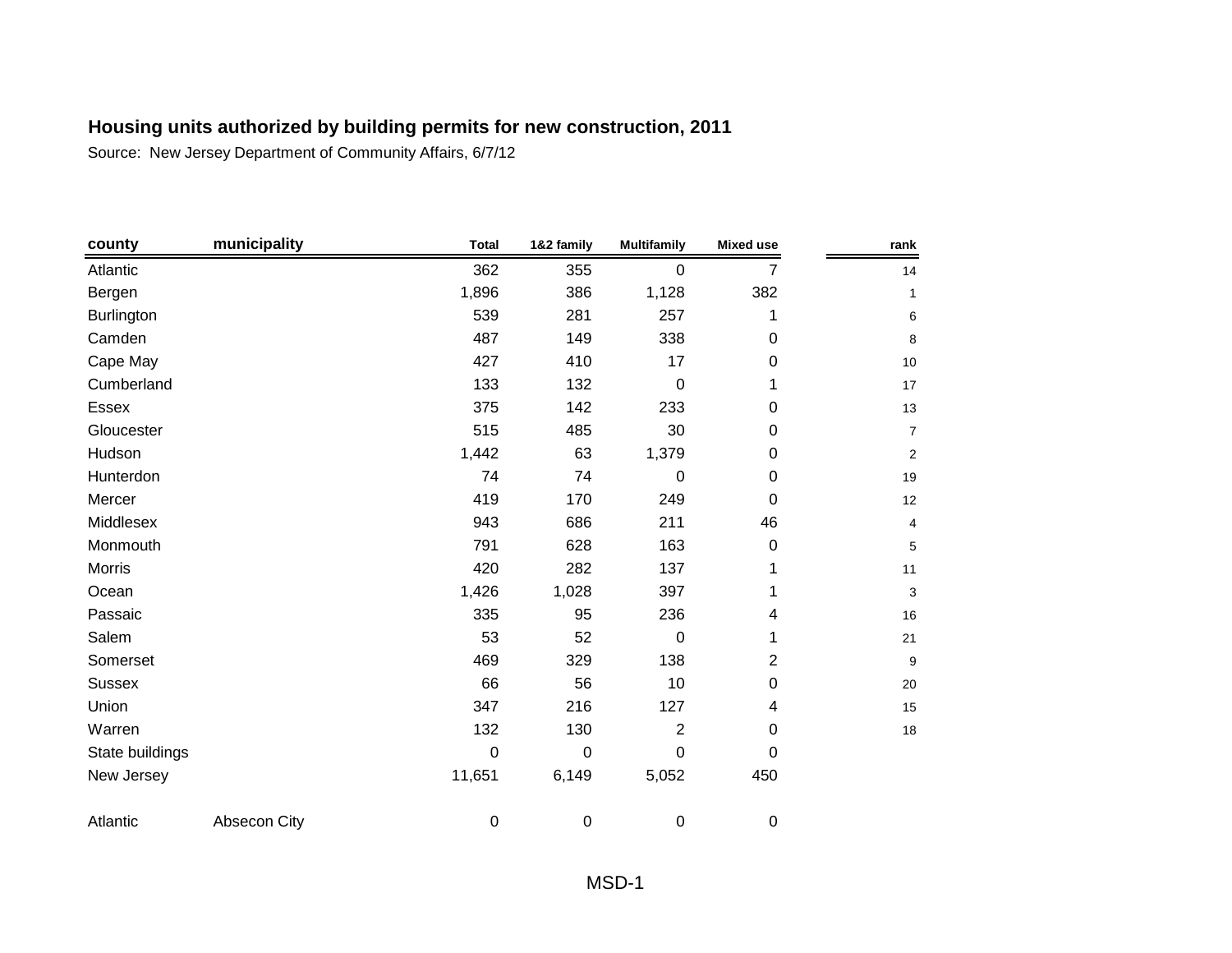| county   | municipality             | <b>Total</b>   | 1&2 family     | <b>Multifamily</b> | <b>Mixed use</b> | rank |
|----------|--------------------------|----------------|----------------|--------------------|------------------|------|
| Atlantic | <b>Atlantic City</b>     | 21             | 20             | 0                  |                  |      |
| Atlantic | <b>Brigantine City</b>   | 17             | 17             | 0                  | 0                |      |
| Atlantic | Buena Borough            | 12             | 7              | 0                  | 5                |      |
| Atlantic | Buena Vista Township     | 7              | 7              | 0                  | $\Omega$         |      |
| Atlantic | Corbin City              | 0              | 0              | 0                  | 0                |      |
| Atlantic | Egg Harbor City          | 2              | 2              | 0                  | 0                |      |
| Atlantic | Egg Harbor Township      | 104            | 104            | 0                  | $\Omega$         |      |
| Atlantic | <b>Estell Manor City</b> | 3              | 3              | 0                  | 0                |      |
| Atlantic | Folsom Borough           | 3              | 3              | 0                  | $\Omega$         |      |
| Atlantic | Galloway Township        | 21             | 21             | 0                  | 0                |      |
| Atlantic | Hamilton Township        | 80             | 80             | 0                  | 0                |      |
| Atlantic | Hammonton Town           | 8              | 7              | 0                  |                  |      |
| Atlantic | Linwood City             | 2              | 2              | 0                  | $\Omega$         |      |
| Atlantic | Longport Borough         | 16             | 16             | 0                  | $\Omega$         |      |
| Atlantic | Margate City             | 40             | 40             | 0                  | $\Omega$         |      |
| Atlantic | Mullica Township         | 8              | 8              | 0                  | $\Omega$         |      |
| Atlantic | Northfield City          | 1              |                | 0                  | 0                |      |
| Atlantic | Pleasantville City       | 17             | 17             | 0                  | $\Omega$         |      |
| Atlantic | Port Republic City       | 0              | 0              | 0                  | 0                |      |
| Atlantic | Somers Point City        | 0              | 0              | 0                  | 0                |      |
| Atlantic | <b>Ventnor City</b>      | 0              | 0              | 0                  | 0                |      |
| Atlantic | Weymouth Township        | 0              | 0              | 0                  | $\Omega$         |      |
| Bergen   | Allendale Borough        | 11             | 11             | 0                  | 0                |      |
| Bergen   | Alpine Borough           | 2              | $\overline{2}$ | 0                  | 0                |      |
| Bergen   | Bergenfield Borough      | $\overline{2}$ | $\overline{2}$ | 0                  | 0                |      |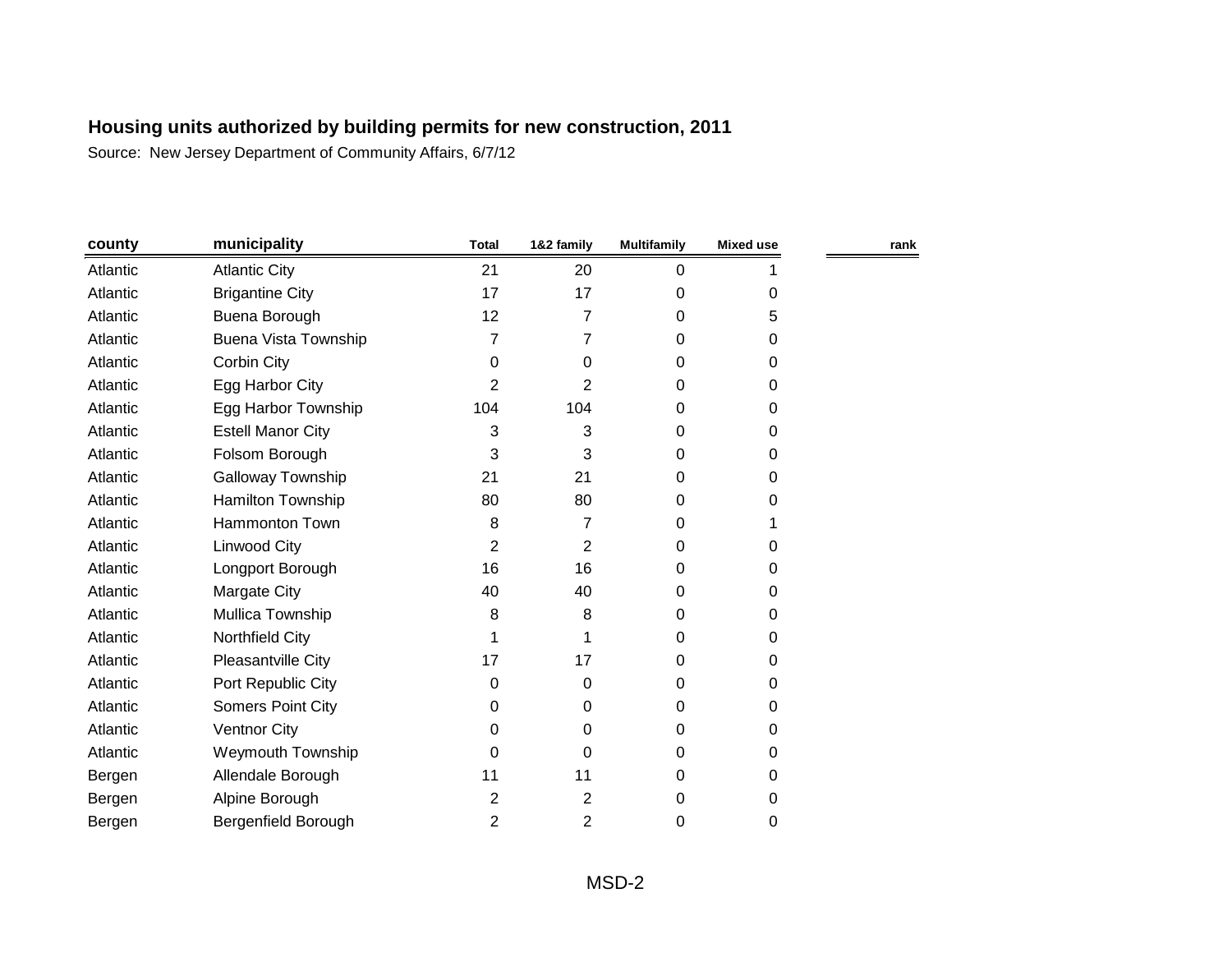| county | municipality                    | <b>Total</b> | 1&2 family     | <b>Multifamily</b> | <b>Mixed use</b> | rank |
|--------|---------------------------------|--------------|----------------|--------------------|------------------|------|
| Bergen | Bogota Borough                  | 0            | 0              | 0                  | 0                |      |
| Bergen | Carlstadt Borough               | 3            | 3              | $\Omega$           | 0                |      |
| Bergen | Cliffside Park Borough          | 286          | 19             | 0                  | 267              |      |
| Bergen | Closter Borough                 | 9            | 9              | $\Omega$           | 0                |      |
| Bergen | Cresskill Borough               | 7            | 7              | 0                  | 0                |      |
| Bergen | Demarest Borough                | 7            | 7              | 0                  | 0                |      |
| Bergen | Dumont Borough                  | 0            | 0              | 0                  | 0                |      |
| Bergen | Elmwood Park Borough            | 143          | 8              | 108                | 27               |      |
| Bergen | East Rutherford Borough         | 0            | 0              | 0                  | 0                |      |
| Bergen | Edgewater Borough               | 538          | 1              | 449                | 88               |      |
| Bergen | Emerson Borough                 | 2            | $\overline{2}$ | 0                  | 0                |      |
| Bergen | Englewood City                  | 2            | $\overline{2}$ | 0                  | 0                |      |
| Bergen | <b>Englewood Cliffs Borough</b> | 6            | 6              | 0                  | 0                |      |
| Bergen | Fair Lawn Borough               | 4            | 4              | 0                  | 0                |      |
| Bergen | Fairview Borough                | 62           | 3              | 59                 | 0                |      |
| Bergen | Fort Lee Borough                | 25           | 25             | $\Omega$           | 0                |      |
| Bergen | Franklin Lakes Borough          | 14           | 14             | 0                  | 0                |      |
| Bergen | <b>Garfield City</b>            | 32           | 4              | 28                 | 0                |      |
| Bergen | Glen Rock Borough               | 21           | 6              | 15                 | 0                |      |
| Bergen | <b>Hackensack City</b>          | 227          | 2              | 225                | 0                |      |
| Bergen | Harrington Park Borough         | 1            | 1              | 0                  | 0                |      |
| Bergen | Hasbrouck Heights Borough       | 3            | 3              | 0                  | 0                |      |
| Bergen | Haworth Borough                 | 0            | 0              | 0                  | 0                |      |
| Bergen | Hillsdale Borough               | 0            | 0              | 0                  | 0                |      |
| Bergen | Ho-Ho-Kus Borough               | 4            | 3              | 1                  | 0                |      |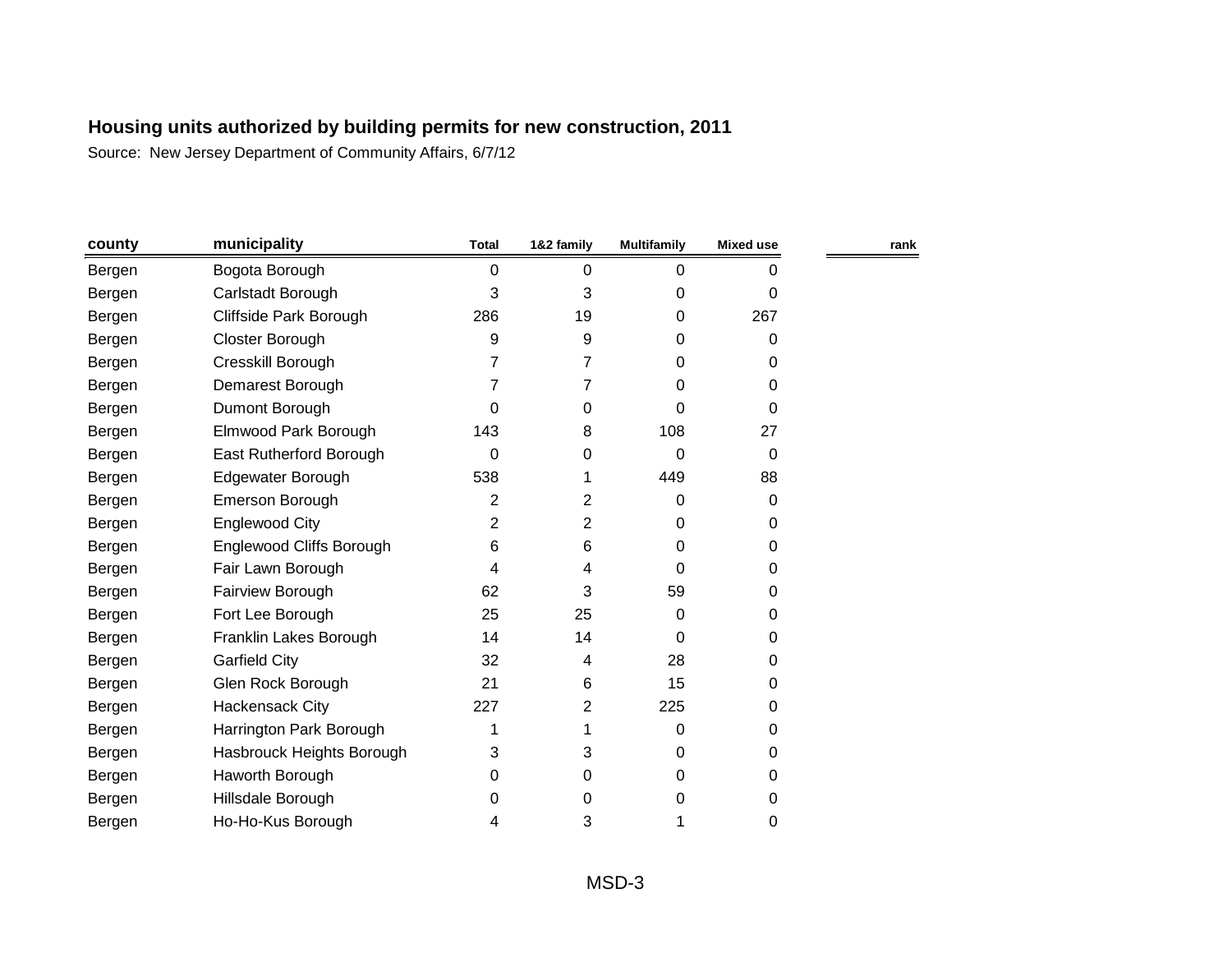| county | municipality               | <b>Total</b> | 1&2 family     | <b>Multifamily</b> | Mixed use | rank |
|--------|----------------------------|--------------|----------------|--------------------|-----------|------|
| Bergen | Leonia Borough             |              |                | 0                  | 0         |      |
| Bergen | Little Ferry Borough       | 0            | 0              | 0                  | 0         |      |
| Bergen | Lodi Borough               | 6            | 6              | 0                  | 0         |      |
| Bergen | Lyndhurst Township         | 201          |                | 200                | 0         |      |
| Bergen | Mahwah Township            | 3            | 3              | 0                  | 0         |      |
| Bergen | Maywood Borough            | 14           | 14             | 0                  | 0         |      |
| Bergen | Midland Park Borough       | 3            | 0              | 3                  | 0         |      |
| Bergen | Montvale Borough           | 33           | 9              | 24                 | 0         |      |
| Bergen | Moonachie Borough          | 1            |                | $\Omega$           | 0         |      |
| Bergen | New Milford Borough        | 10           | 10             | 0                  | 0         |      |
| Bergen | North Arlington Borough    | $\Omega$     | 0              | 0                  | 0         |      |
| Bergen | Northvale Borough          | 13           | $\overline{2}$ | 11                 | 0         |      |
| Bergen | Norwood Borough            | 4            | 4              | 0                  | 0         |      |
| Bergen | Oakland Borough            | 7            | 7              | 0                  | 0         |      |
| Bergen | Old Tappan Borough         | 6            | 6              | 0                  | 0         |      |
| Bergen | Oradell Borough            | 2            | 2              | 0                  | 0         |      |
| Bergen | Palisades Park Borough     | 59           | 54             | 5                  | 0         |      |
| Bergen | Paramus Borough            | 17           | 17             | 0                  | 0         |      |
| Bergen | Park Ridge Borough         | 1            |                | 0                  | 0         |      |
| Bergen | Ramsey Borough             | 2            | $\overline{2}$ | 0                  | 0         |      |
| Bergen | Ridgefield Borough         | 0            | 0              | 0                  | 0         |      |
| Bergen | Ridgefield Park Village    | 0            | 0              | $\Omega$           | 0         |      |
| Bergen | Ridgewood Village          | 11           | 11             | $\Omega$           | 0         |      |
| Bergen | River Edge Borough         |              |                | 0                  | 0         |      |
| Bergen | <b>River Vale Township</b> | 19           | 19             | 0                  | 0         |      |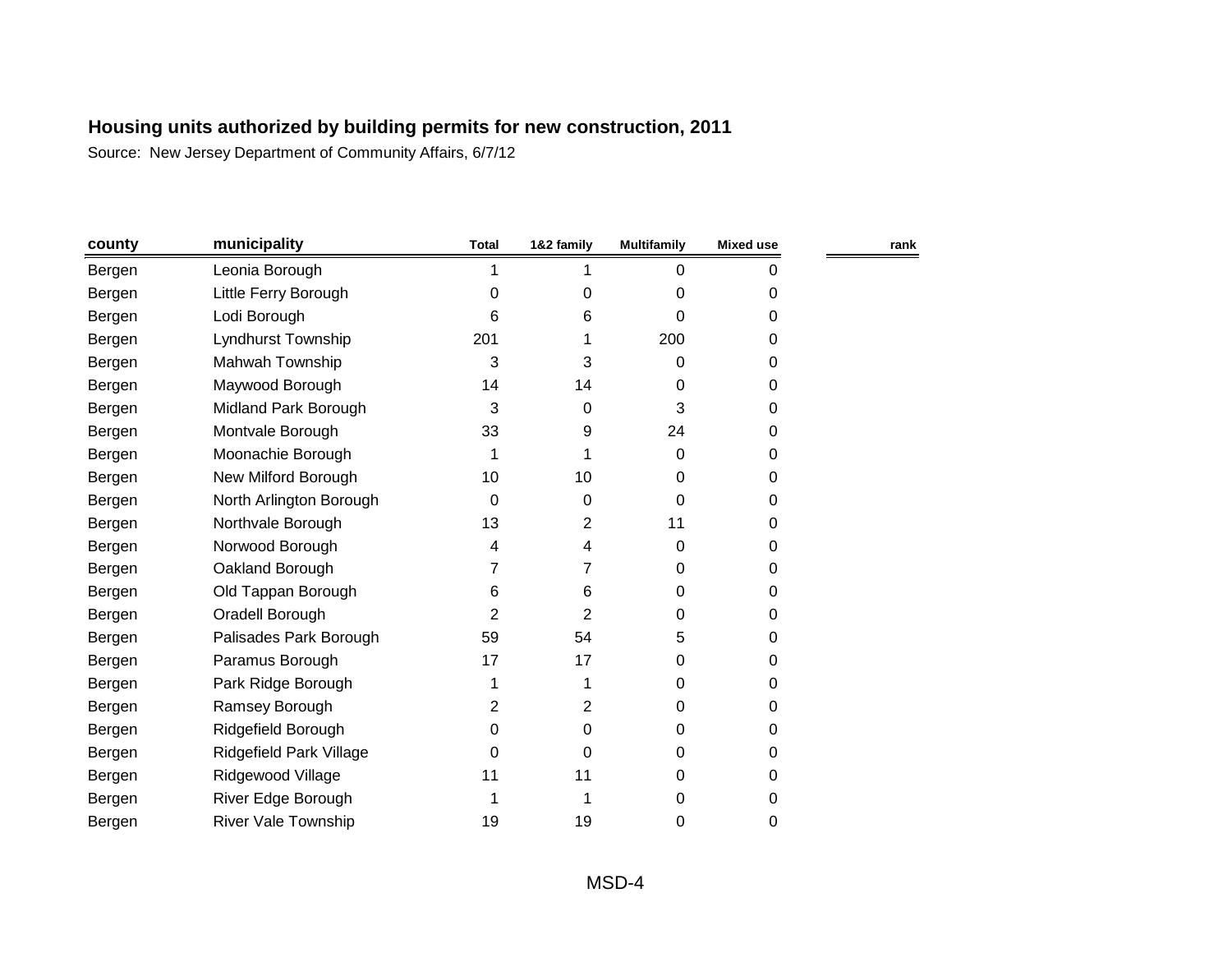| county            | municipality                 | <b>Total</b> | 1&2 family | <b>Multifamily</b> | <b>Mixed use</b> | rank |
|-------------------|------------------------------|--------------|------------|--------------------|------------------|------|
| Bergen            | Rochelle Park Township       | 0            | 0          | 0                  | 0                |      |
| Bergen            | Rockleigh Borough            |              | 1          | 0                  | 0                |      |
| Bergen            | Rutherford Borough           | 5            | 5          | 0                  | 0                |      |
| Bergen            | Saddle Brook Township        | 2            | 2          | 0                  | 0                |      |
| Bergen            | Saddle River Borough         | 3            | 3          | 0                  | 0                |      |
| Bergen            | South Hackensack Twp         | 4            | 4          | 0                  | 0                |      |
| Bergen            | <b>Teaneck Township</b>      | 6            | 6          | 0                  | 0                |      |
| Bergen            | <b>Tenafly Borough</b>       | 22           | 22         | 0                  | 0                |      |
| Bergen            | Teterboro Borough            | 0            | 0          | 0                  | 0                |      |
| Bergen            | Upper Saddle River Borough   | 5            | 5          | 0                  | 0                |      |
| Bergen            | <b>Waldwick Borough</b>      | 3            | 3          | 0                  | 0                |      |
| Bergen            | Wallington Borough           | 4            | 4          | 0                  | 0                |      |
| Bergen            | <b>Washington Township</b>   | 2            | 2          | 0                  | 0                |      |
| Bergen            | Westwood Borough             |              | 1          | 0                  | 0                |      |
| Bergen            | Woodcliff Lake Borough       | 4            | 4          | 0                  | 0                |      |
| Bergen            | Wood-Ridge Borough           | 2            | 2          | 0                  | 0                |      |
| Bergen            | <b>Wyckoff Township</b>      |              | 7          | 0                  | 0                |      |
| <b>Burlington</b> | <b>Bass River Township</b>   | 0            | 0          | 0                  | 0                |      |
| <b>Burlington</b> | <b>Beverly City</b>          | 0            | 0          | 0                  | 0                |      |
| <b>Burlington</b> | <b>Bordentown City</b>       | 3            | 3          | 0                  | 0                |      |
| Burlington        | <b>Bordentown Township</b>   | 8            | 8          | 0                  | 0                |      |
| Burlington        | <b>Burlington City</b>       |              | 1          | 0                  | 0                |      |
| <b>Burlington</b> | <b>Burlington Township</b>   | 0            | 0          | 0                  | 0                |      |
| Burlington        | <b>Chesterfield Township</b> | 20           | 20         | 0                  | 0                |      |
| <b>Burlington</b> | Cinnaminson Township         | 188          | 53         | 135                | 0                |      |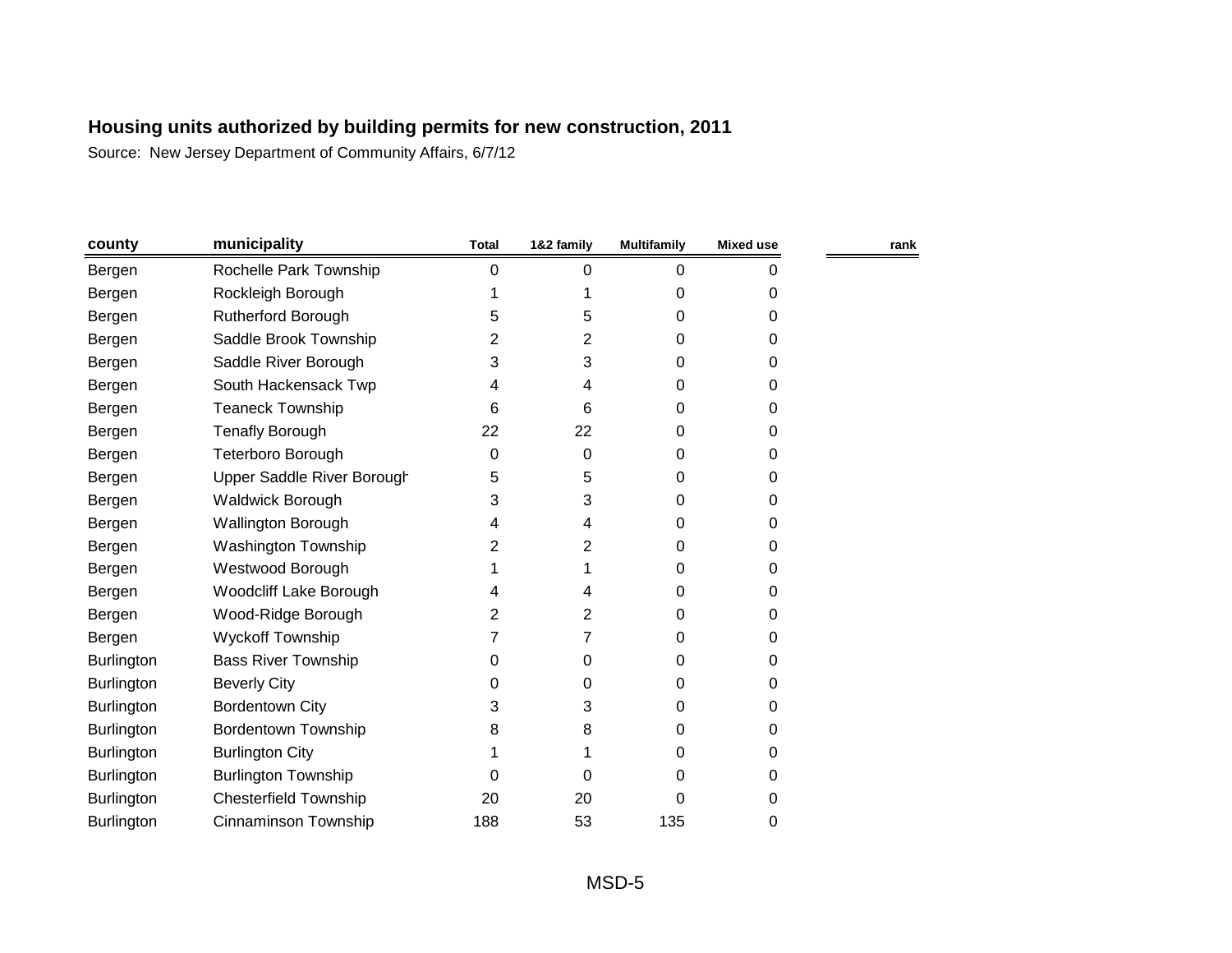| county            | municipality                   | <b>Total</b> | 1&2 family | <b>Multifamily</b> | <b>Mixed use</b> | rank |
|-------------------|--------------------------------|--------------|------------|--------------------|------------------|------|
| Burlington        | Delanco Township               | 20           | 0          | 20                 | 0                |      |
| Burlington        | Delran Township                | 1            |            | 0                  | 0                |      |
| Burlington        | Eastampton Township            | 12           | 12         | 0                  | 0                |      |
| <b>Burlington</b> | <b>Edgewater Park Township</b> | 0            | 0          | 0                  | 0                |      |
| Burlington        | Evesham Township               | 10           | 10         | 0                  | 0                |      |
| <b>Burlington</b> | Fieldsboro Borough             | 1            | 1          | 0                  | 0                |      |
| <b>Burlington</b> | Florence Township              | 27           | 23         | 4                  | 0                |      |
| Burlington        | Hainesport Township            | 6            | 6          | 0                  | 0                |      |
| Burlington        | <b>Lumberton Township</b>      | $\Omega$     | 0          | 0                  | 0                |      |
| Burlington        | Mansfield Township             | 14           | 14         | 0                  | 0                |      |
| <b>Burlington</b> | Maple Shade Township           | 1            | 1          | 0                  | 0                |      |
| Burlington        | <b>Medford Township</b>        | 54           | 54         | 0                  | 0                |      |
| Burlington        | Medford Lakes Borough          | 4            | 4          | 0                  | 0                |      |
| <b>Burlington</b> | Moorestown Township            | 4            | 4          | 0                  | 0                |      |
| Burlington        | Mount Holly Township           | 0            | 0          | 0                  | 0                |      |
| <b>Burlington</b> | Mount Laurel Township          | 23           | 23         | 0                  | 0                |      |
| Burlington        | New Hanover Township           | 2            | 2          | 0                  | 0                |      |
| <b>Burlington</b> | North Hanover Township         | 0            | 0          | 0                  | 0                |      |
| Burlington        | Palmyra Borough                | 3            | 3          | 0                  | 0                |      |
| Burlington        | Pemberton Borough              | 0            | 0          | 0                  | 0                |      |
| <b>Burlington</b> | Pemberton Township             | 23           | 23         | 0                  | 0                |      |
| Burlington        | <b>Riverside Township</b>      | 4            | 3          | 0                  |                  |      |
| <b>Burlington</b> | Riverton Borough               | 4            | 4          | 0                  | 0                |      |
| Burlington        | Shamong Township               | 2            | 2          | 0                  | 0                |      |
| Burlington        | Southampton Township           |              | 1          | 0                  | 0                |      |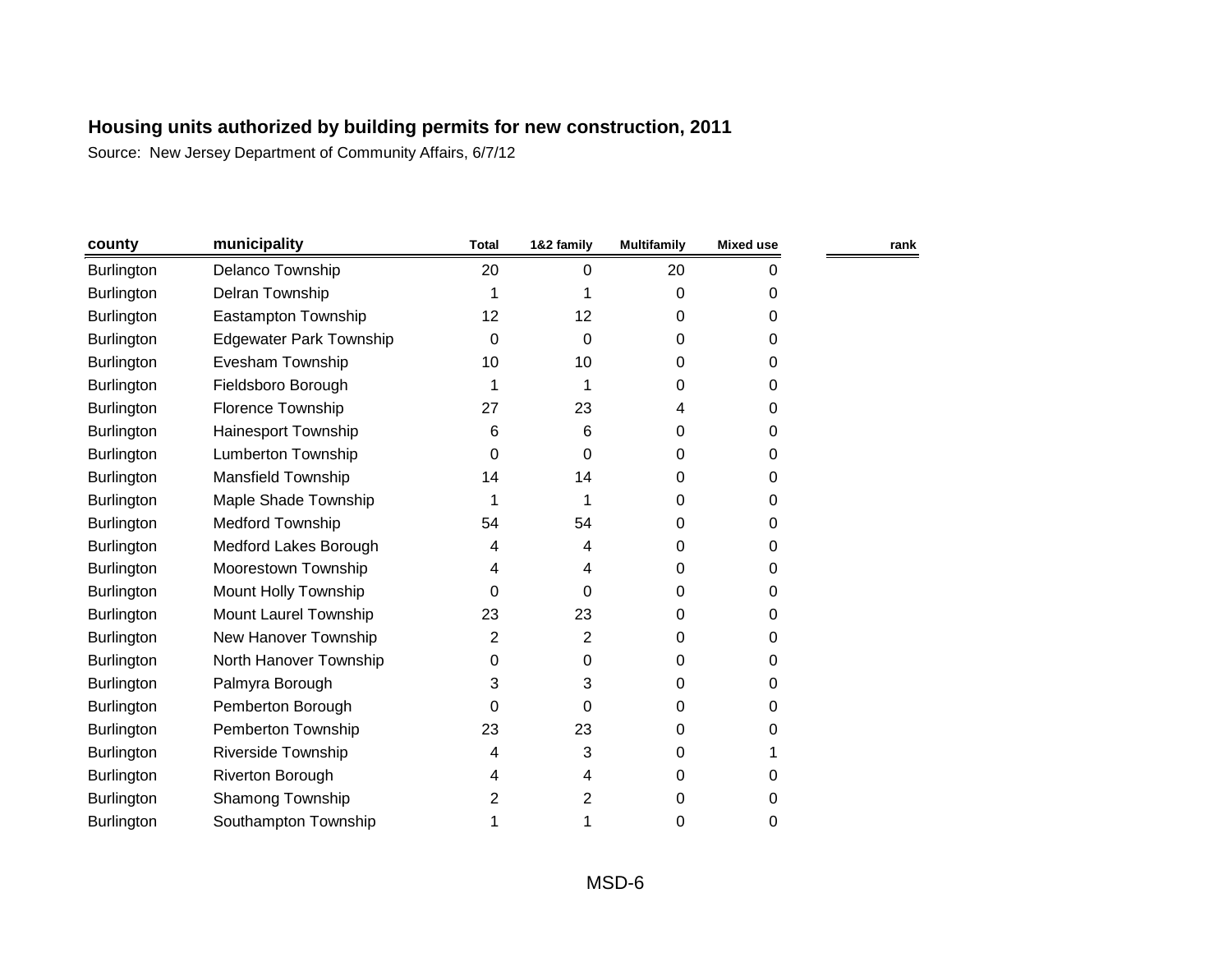| county            | municipality               | <b>Total</b>   | 1&2 family     | <b>Multifamily</b> | <b>Mixed use</b> | rank |
|-------------------|----------------------------|----------------|----------------|--------------------|------------------|------|
| Burlington        | Springfield Township       | $\overline{2}$ | $\overline{2}$ | $\mathbf 0$        | 0                |      |
| <b>Burlington</b> | <b>Tabernacle Township</b> |                |                | 0                  | 0                |      |
| <b>Burlington</b> | <b>Washington Township</b> |                |                | 0                  | 0                |      |
| <b>Burlington</b> | <b>Westampton Township</b> |                |                | 0                  | 0                |      |
| <b>Burlington</b> | Willingboro Township       | 98             | 0              | 98                 | 0                |      |
| <b>Burlington</b> | <b>Woodland Township</b>   | 0              | 0              | 0                  | 0                |      |
| Burlington        | Wrightstown Borough        | 0              | 0              | 0                  | 0                |      |
| Camden            | Audubon Borough            | 3              | 3              | 0                  | 0                |      |
| Camden            | Audubon Park Borough       | 0              | 0              | 0                  | 0                |      |
| Camden            | <b>Barrington Borough</b>  | 3              | 3              | 0                  | 0                |      |
| Camden            | Bellmawr Borough           | 0              | 0              | 0                  | 0                |      |
| Camden            | Berlin Borough             |                | 7              | 0                  | 0                |      |
| Camden            | <b>Berlin Township</b>     | 9              | 9              | 0                  | 0                |      |
| Camden            | Brooklawn Borough          | 0              | 0              | 0                  | 0                |      |
| Camden            | Camden City                | 112            | 10             | 102                | 0                |      |
| Camden            | Cherry Hill Township       | 129            | 12             | 117                | 0                |      |
| Camden            | <b>Chesilhurst Borough</b> | 2              | 2              | 0                  | 0                |      |
| Camden            | <b>Clementon Borough</b>   | 2              | 2              | 0                  | 0                |      |
| Camden            | Collingswood Borough       | 2              | $\overline{2}$ | 0                  | 0                |      |
| Camden            | Gibbsboro Borough          | 0              | 0              | 0                  | 0                |      |
| Camden            | <b>Gloucester City</b>     | 0              | 0              | 0                  | 0                |      |
| Camden            | <b>Gloucester Township</b> | 0              | 0              | 0                  | 0                |      |
| Camden            | Haddon Township            | 5              | 5              | 0                  | 0                |      |
| Camden            | Haddonfield Borough        |                | 7              | 0                  | 0                |      |
| Camden            | Haddon Heights Borough     |                |                | 0                  | 0                |      |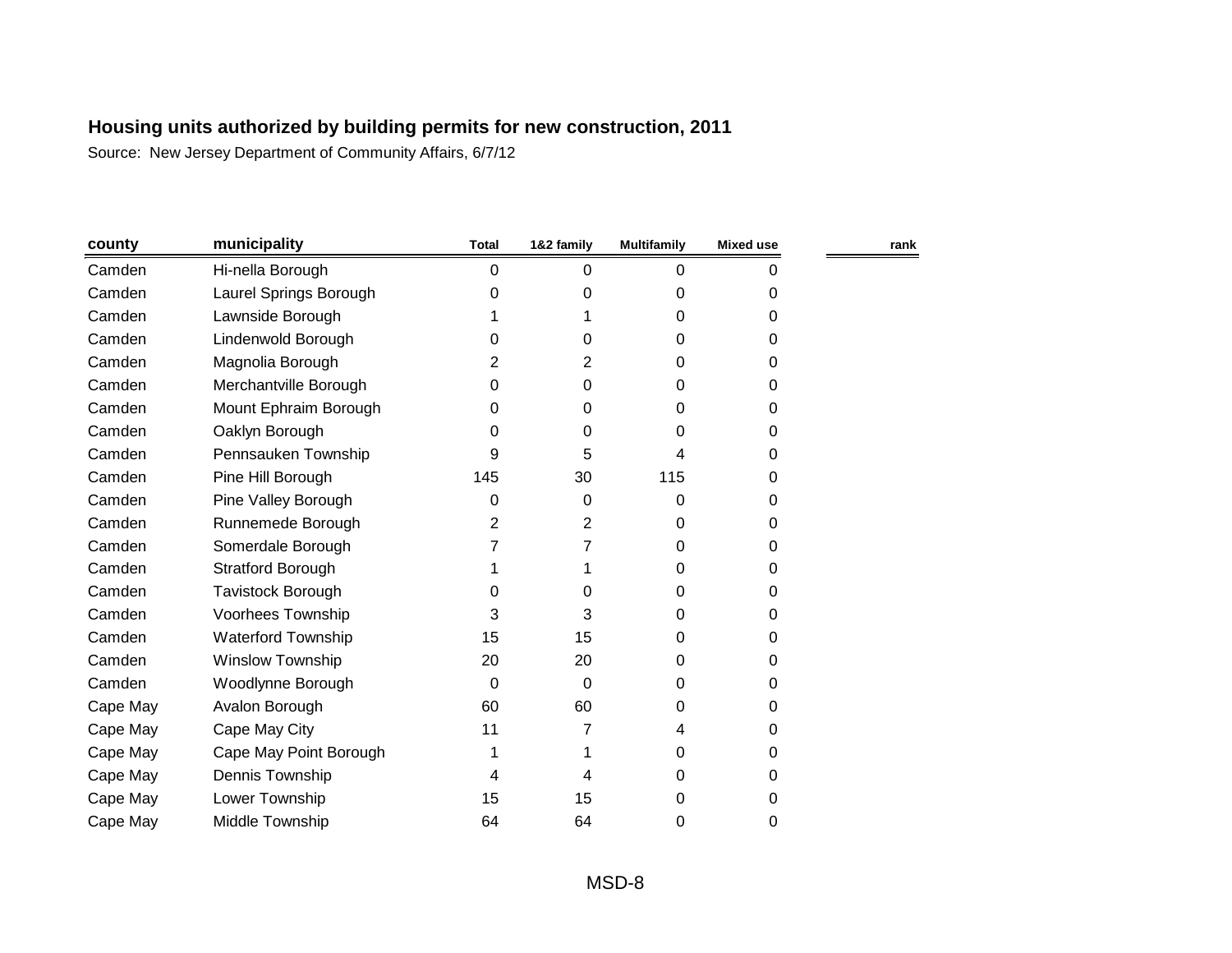| county     | municipality                    | <b>Total</b> | 1&2 family     | <b>Multifamily</b> | <b>Mixed use</b> | rank |
|------------|---------------------------------|--------------|----------------|--------------------|------------------|------|
| Cape May   | North Wildwood City             | 19           | 19             | 0                  | 0                |      |
| Cape May   | Ocean City                      | 114          | 111            | 3                  | 0                |      |
| Cape May   | Sea Isle City                   | 67           | 67             | 0                  | 0                |      |
| Cape May   | Stone Harbor Borough            | 20           | 20             | 0                  | 0                |      |
| Cape May   | <b>Upper Township</b>           | 8            | 8              | 0                  | 0                |      |
| Cape May   | West Cape May Borough           | 4            | 4              | 0                  | 0                |      |
| Cape May   | West Wildwood Borough           | 0            | 0              | 0                  | 0                |      |
| Cape May   | <b>Wildwood City</b>            | 13           | 3              | 10                 | 0                |      |
| Cape May   | Wildwood Crest Borough          | 23           | 23             | 0                  | 0                |      |
| Cape May   | Woodbine Borough                | 4            | 4              | 0                  | 0                |      |
| Cumberland | <b>Bridgeton City</b>           | 5            | 5              | 0                  | 0                |      |
| Cumberland | <b>Commercial Township</b>      | 4            | 4              | 0                  | 0                |      |
| Cumberland | <b>Deerfield Township</b>       | 5            | 5              | 0                  | 0                |      |
| Cumberland | Downe Township                  | 2            | 2              | 0                  | 0                |      |
| Cumberland | <b>Fairfield Township</b>       | 0            | 0              | 0                  | 0                |      |
| Cumberland | <b>Greenwich Township</b>       |              |                | 0                  | 0                |      |
| Cumberland | <b>Hopewell Township</b>        | 4            | 4              | 0                  | 0                |      |
| Cumberland | Lawrence Township               | 0            | 0              | 0                  | 0                |      |
| Cumberland | <b>Maurice River Township</b>   |              |                | 0                  | 0                |      |
| Cumberland | Millville City                  | 25           | 25             | 0                  | 0                |      |
| Cumberland | Shiloh Borough                  | 0            | 0              | 0                  | 0                |      |
| Cumberland | <b>Stow Creek Township</b>      | 0            | 0              | 0                  | 0                |      |
| Cumberland | <b>Upper Deerfield Township</b> |              | 7              | 0                  | 0                |      |
| Cumberland | <b>Vineland City</b>            | 79           | 78             | 0                  |                  |      |
| Essex      | <b>Belleville Township</b>      | 2            | $\overline{2}$ | 0                  | 0                |      |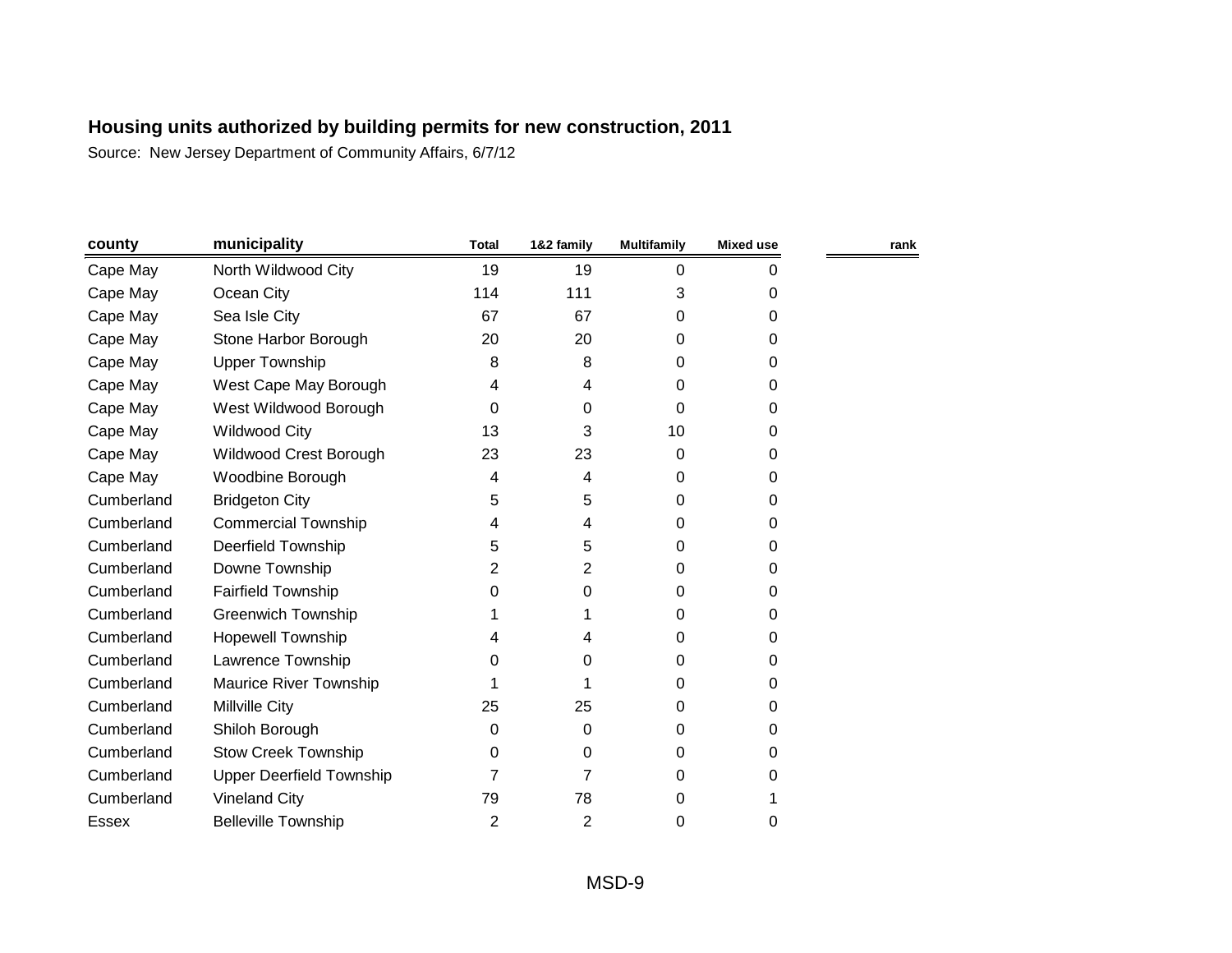| county       | municipality                | <b>Total</b>   | 1&2 family | <b>Multifamily</b> | <b>Mixed use</b> | rank |
|--------------|-----------------------------|----------------|------------|--------------------|------------------|------|
| Essex        | <b>Bloomfield Township</b>  | 1              |            | 0                  | 0                |      |
| Essex        | Caldwell Borough            | $\Omega$       | 0          | 0                  | 0                |      |
| Essex        | <b>Cedar Grove Township</b> |                |            | 0                  | 0                |      |
| Essex        | East Orange City            | 0              | 0          | 0                  | $\Omega$         |      |
| <b>Essex</b> | <b>Essex Fells Borough</b>  |                |            | 0                  | 0                |      |
| Essex        | <b>Fairfield Township</b>   | 0              | 0          | 0                  | 0                |      |
| <b>Essex</b> | Glen Ridge Borough          | 3              | 3          | 0                  | 0                |      |
| <b>Essex</b> | Irvington Township          | 0              | 0          | 0                  | 0                |      |
| Essex        | Livingston Township         | 25             | 25         | 0                  | 0                |      |
| Essex        | Maplewood Township          | 0              | 0          | 0                  | 0                |      |
| Essex        | Millburn Township           | 32             | 32         | 0                  | 0                |      |
| <b>Essex</b> | Montclair Township          | 2              | 2          | 0                  | 0                |      |
| Essex        | <b>Newark City</b>          | 90             | 13         | 77                 | 0                |      |
| <b>Essex</b> | North Caldwell Borough      | 36             | 36         | 0                  | 0                |      |
| Essex        | Nutley Township             | 3              | 3          | $\Omega$           | 0                |      |
| <b>Essex</b> | City of Orange Township     | 158            | 2          | 156                | 0                |      |
| Essex        | Roseland Borough            | $\overline{2}$ | 2          | 0                  | 0                |      |
| <b>Essex</b> | South Orange Village        | 0              | 0          | 0                  | 0                |      |
| <b>Essex</b> | Verona Township             | 3              | 3          | 0                  | 0                |      |
| Essex        | West Caldwell Township      |                |            | 0                  | 0                |      |
| <b>Essex</b> | West Orange Township        | 15             | 15         | 0                  | 0                |      |
| Gloucester   | Clayton Borough             | 8              | 8          | 0                  | 0                |      |
| Gloucester   | Deptford Township           | 60             | 60         | 0                  | 0                |      |
| Gloucester   | East Greenwich Township     | 81             | 75         | 6                  | 0                |      |
| Gloucester   | <b>Elk Township</b>         | 0              | 0          | 0                  | 0                |      |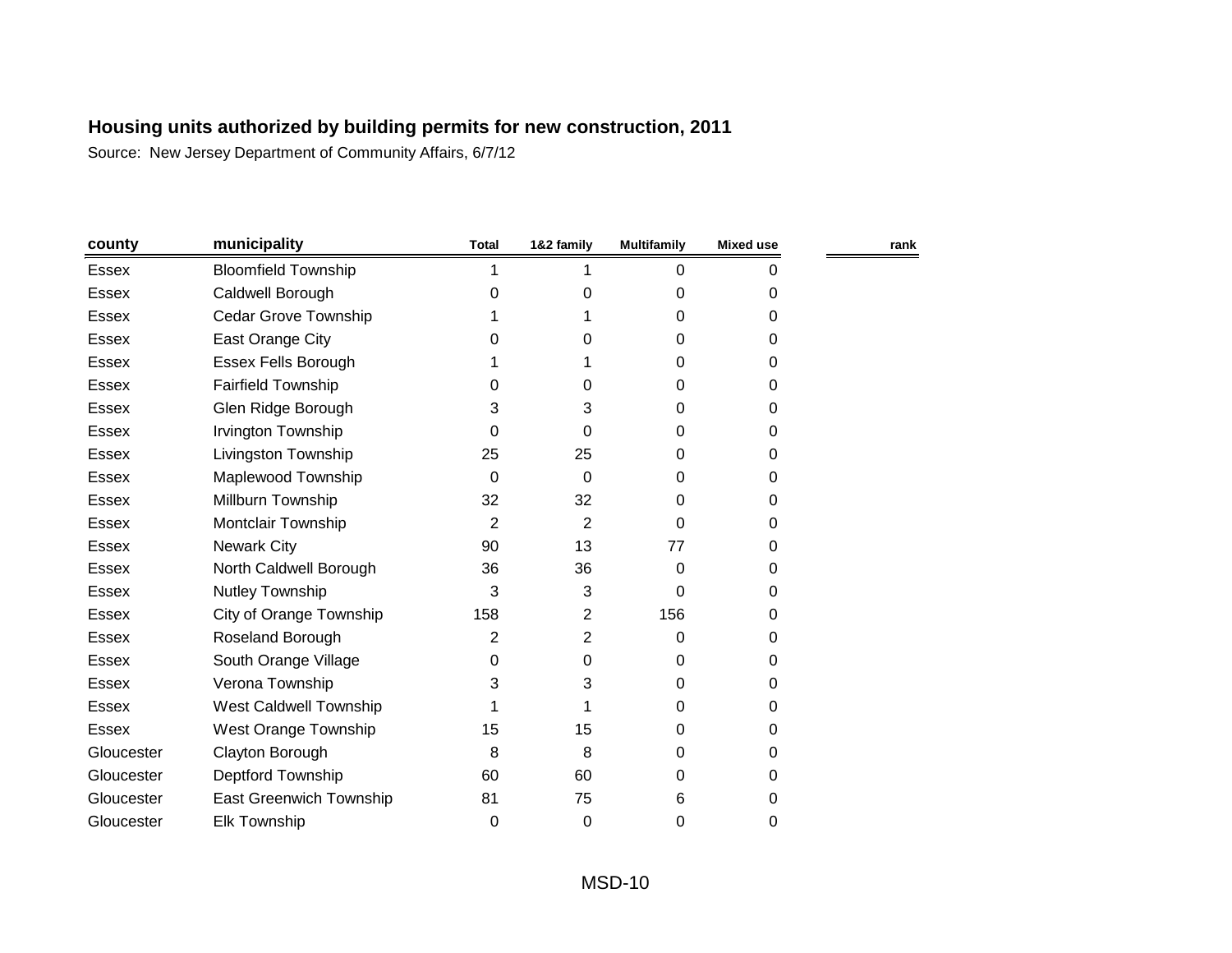| county     | municipality               | <b>Total</b> | 1&2 family | <b>Multifamily</b> | <b>Mixed use</b> | rank |
|------------|----------------------------|--------------|------------|--------------------|------------------|------|
| Gloucester | Franklin Township          | 9            | 9          | 0                  | 0                |      |
| Gloucester | Glassboro Borough          | 67           | 43         | 24                 | 0                |      |
| Gloucester | <b>Greenwich Township</b>  | 3            | 3          | 0                  | 0                |      |
| Gloucester | Harrison Township          | 43           | 43         | 0                  | 0                |      |
| Gloucester | Logan Township             | 3            | 3          | 0                  | 0                |      |
| Gloucester | Mantua Township            | 0            | 0          | 0                  | 0                |      |
| Gloucester | Monroe Township            | 63           | 63         | 0                  | 0                |      |
| Gloucester | National Park Borough      | 0            | 0          | 0                  | 0                |      |
| Gloucester | Newfield Borough           | 0            | 0          | 0                  | 0                |      |
| Gloucester | Paulsboro Borough          |              | 1          | 0                  | 0                |      |
| Gloucester | Pitman Borough             | 2            | 2          | 0                  | 0                |      |
| Gloucester | South Harrison Township    | 0            | 0          | 0                  | 0                |      |
| Gloucester | Swedesboro Borough         | 2            | 2          | 0                  | 0                |      |
| Gloucester | <b>Washington Township</b> | 0            | 0          | 0                  | 0                |      |
| Gloucester | Wenonah Borough            |              |            | 0                  | 0                |      |
| Gloucester | West Deptford Township     | 2            | 2          | $\Omega$           | 0                |      |
| Gloucester | Westville Borough          |              |            | 0                  | 0                |      |
| Gloucester | <b>Woodbury City</b>       |              |            | 0                  | 0                |      |
| Gloucester | Woodbury Heights Borough   | 0            | 0          | 0                  | 0                |      |
| Gloucester | <b>Woolwich Township</b>   | 168          | 168        | 0                  | 0                |      |
| Hudson     | <b>Bayonne City</b>        | 17           | 17         | 0                  | 0                |      |
| Hudson     | East Newark Borough        | 0            | 0          | 0                  | 0                |      |
| Hudson     | <b>Guttenberg Town</b>     | 2            | 2          | 0                  | 0                |      |
| Hudson     | <b>Harrison Town</b>       | 9            | 9          | 0                  | 0                |      |
| Hudson     | <b>Hoboken City</b>        | 308          |            | 307                | 0                |      |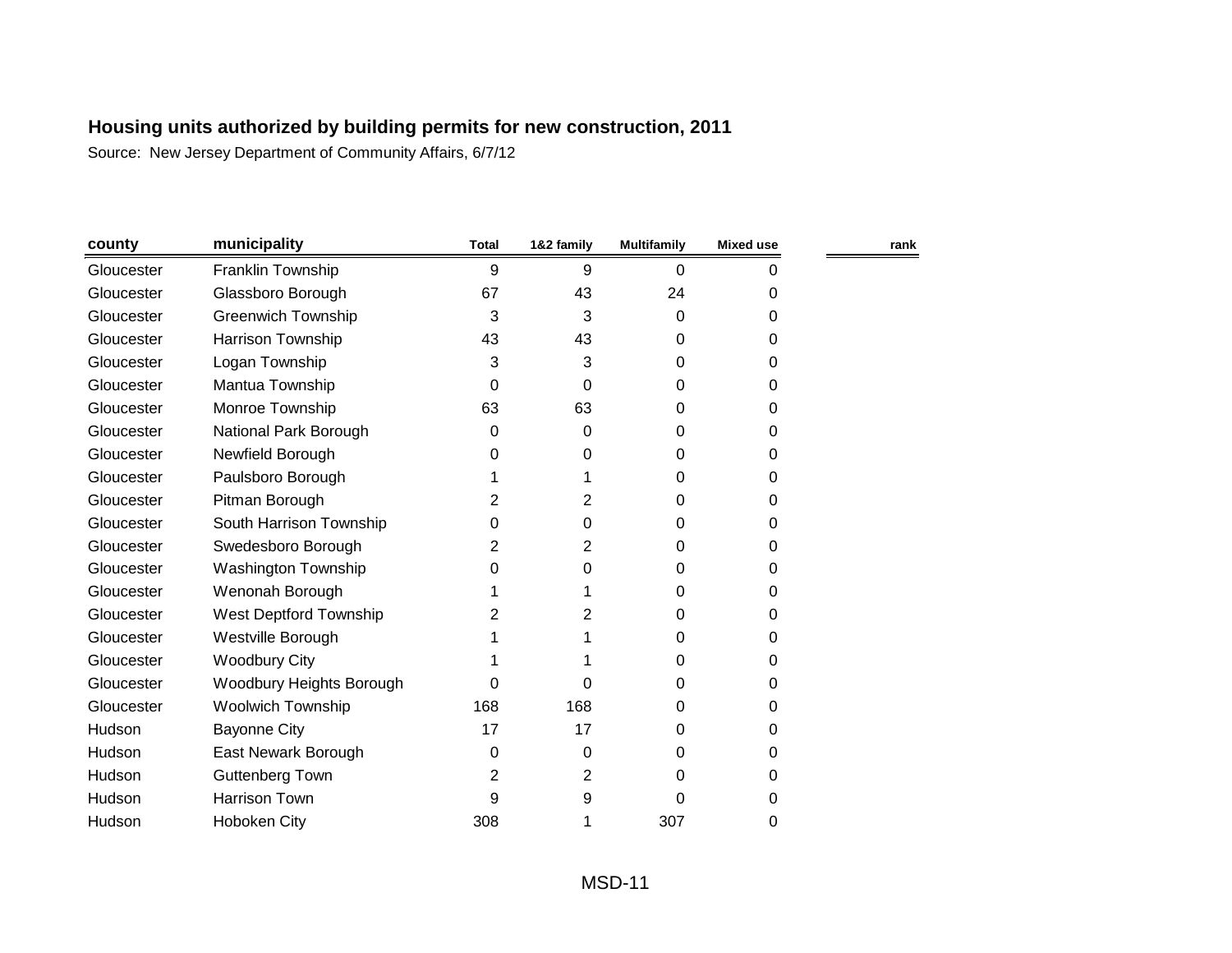| county    | municipality                | <b>Total</b> | 1&2 family     | <b>Multifamily</b> | <b>Mixed use</b> | rank |
|-----------|-----------------------------|--------------|----------------|--------------------|------------------|------|
| Hudson    | Jersey City                 | 696          | 25             | 671                | 0                |      |
| Hudson    | Kearny Town                 | 5            | 5              | 0                  | 0                |      |
| Hudson    | North Bergen Township       | $\Omega$     | 0              | 0                  | $\Omega$         |      |
| Hudson    | Secaucus Town               | 128          | 4              | 124                | 0                |      |
| Hudson    | <b>Union City</b>           | 2            | 0              | $\overline{2}$     | $\Omega$         |      |
| Hudson    | Weehawken Township          | 36           | 0              | 36                 | 0                |      |
| Hudson    | West New York Town          | 239          | 0              | 239                | 0                |      |
| Hunterdon | Alexandria Township         | 1            | 1              | 0                  | $\Omega$         |      |
| Hunterdon | Bethlehem Township          | 0            | 0              | 0                  | 0                |      |
| Hunterdon | <b>Bloomsbury Borough</b>   | 0            | 0              | 0                  | 0                |      |
| Hunterdon | Califon Borough             |              |                | 0                  | 0                |      |
| Hunterdon | <b>Clinton Town</b>         | 0            | 0              | 0                  | 0                |      |
| Hunterdon | <b>Clinton Township</b>     | 0            | 0              | 0                  | 0                |      |
| Hunterdon | <b>Delaware Township</b>    | 6            | 6              | 0                  | 0                |      |
| Hunterdon | <b>East Amwell Township</b> | 2            | $\overline{2}$ | 0                  | 0                |      |
| Hunterdon | Flemington Borough          | 0            | 0              | 0                  | 0                |      |
| Hunterdon | Franklin Township           | 0            | 0              | 0                  | 0                |      |
| Hunterdon | Frenchtown Borough          | 2            | 2              | 0                  | 0                |      |
| Hunterdon | Glen Gardner Borough        |              | 1              | 0                  | $\Omega$         |      |
| Hunterdon | Hampton Borough             | 0            | 0              | 0                  | 0                |      |
| Hunterdon | High Bridge Borough         | 0            | 0              | 0                  | 0                |      |
| Hunterdon | <b>Holland Township</b>     | 2            | 2              | 0                  | 0                |      |
| Hunterdon | Kingwood Township           | 5            | 5              | 0                  | 0                |      |
| Hunterdon | Lambertville City           | 2            | 2              | 0                  | 0                |      |
| Hunterdon | Lebanon Borough             | 0            | 0              | 0                  | 0                |      |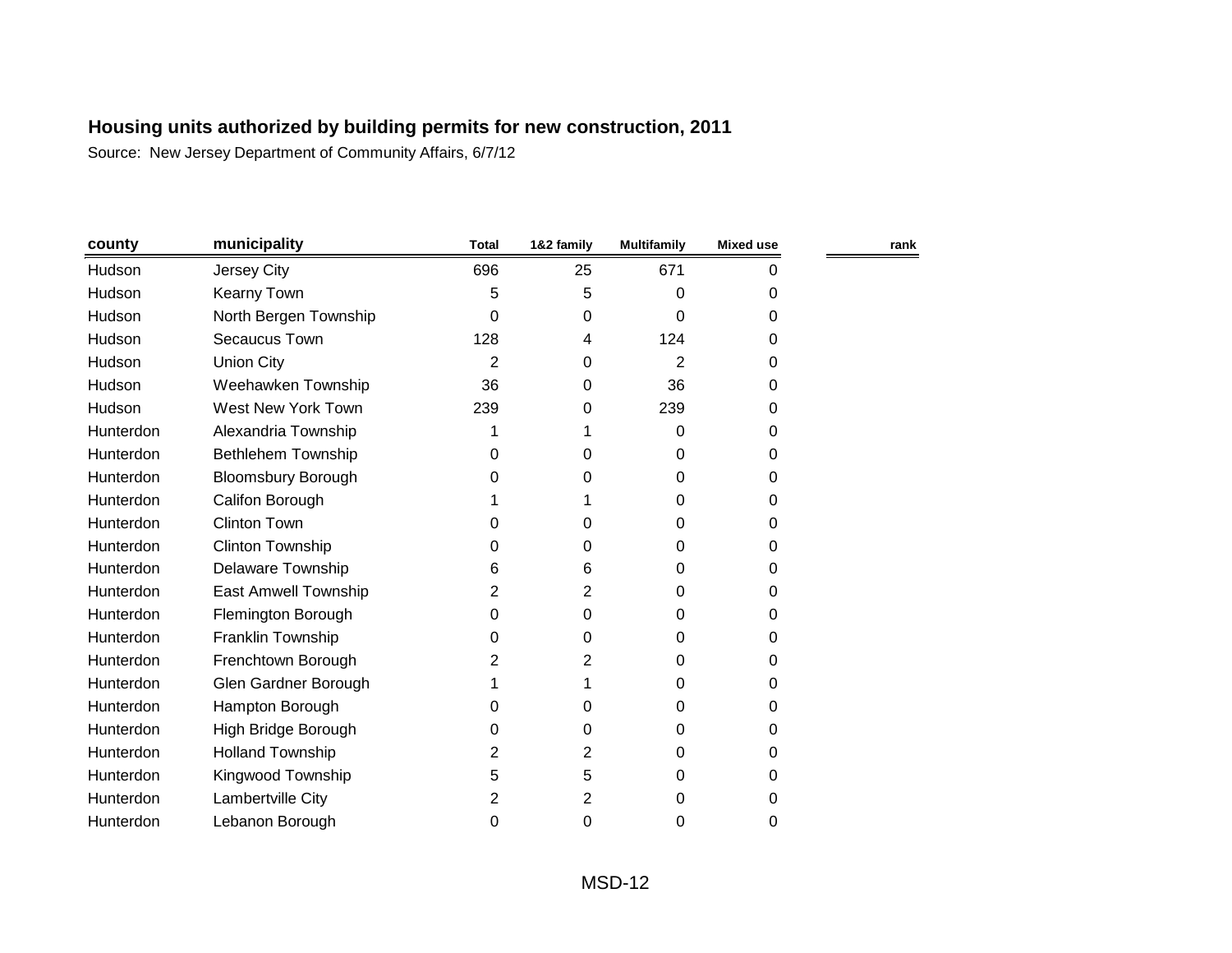| county    | municipality                   | <b>Total</b>   | 1&2 family | <b>Multifamily</b> | <b>Mixed use</b> | rank |
|-----------|--------------------------------|----------------|------------|--------------------|------------------|------|
| Hunterdon | Lebanon Township               | $\overline{2}$ | 2          | $\Omega$           | 0                |      |
| Hunterdon | Milford Borough                | $\Omega$       | 0          | 0                  | 0                |      |
| Hunterdon | Raritan Township               | 33             | 33         | 0                  | 0                |      |
| Hunterdon | Readington Township            | 13             | 13         | 0                  | 0                |      |
| Hunterdon | Stockton Borough               | 0              | 0          | 0                  | 0                |      |
| Hunterdon | Tewksbury Township             | 3              | 3          | 0                  | 0                |      |
| Hunterdon | Union Township                 | 0              | 0          | 0                  | 0                |      |
| Hunterdon | West Amwell Township           |                |            | 0                  | 0                |      |
| Mercer    | East Windsor Township          | 102            | 18         | 84                 | 0                |      |
| Mercer    | <b>Ewing Township</b>          | 26             | 2          | 24                 | 0                |      |
| Mercer    | Hamilton Township              | 133            | 58         | 75                 | 0                |      |
| Mercer    | Hightstown Borough             | 0              | 0          | 0                  | 0                |      |
| Mercer    | Hopewell Borough               | 0              | 0          | 0                  | 0                |      |
| Mercer    | <b>Hopewell Township</b>       |                |            | 0                  | 0                |      |
| Mercer    | Lawrence Township              | 0              | 0          | 0                  | 0                |      |
| Mercer    | Pennington Borough             |                |            | 0                  | 0                |      |
| Mercer    | Princeton Borough              | 17             | 5          | 12                 | 0                |      |
| Mercer    | Princeton Township             | 29             | 10         | 19                 | 0                |      |
| Mercer    | <b>Trenton City</b>            | 26             | 26         | 0                  | 0                |      |
| Mercer    | Robbinsville Township          | 19             | 19         | 0                  | 0                |      |
| Mercer    | West Windsor Township          | 65             | 30         | 35                 | 0                |      |
| Middlesex | Carteret Borough               | 8              | $\Omega$   | 7                  |                  |      |
| Middlesex | Cranbury Township              |                |            | 0                  | 0                |      |
| Middlesex | Dunellen Borough               |                |            | 0                  | 0                |      |
| Middlesex | <b>East Brunswick Township</b> | 0              | 0          | 0                  | 0                |      |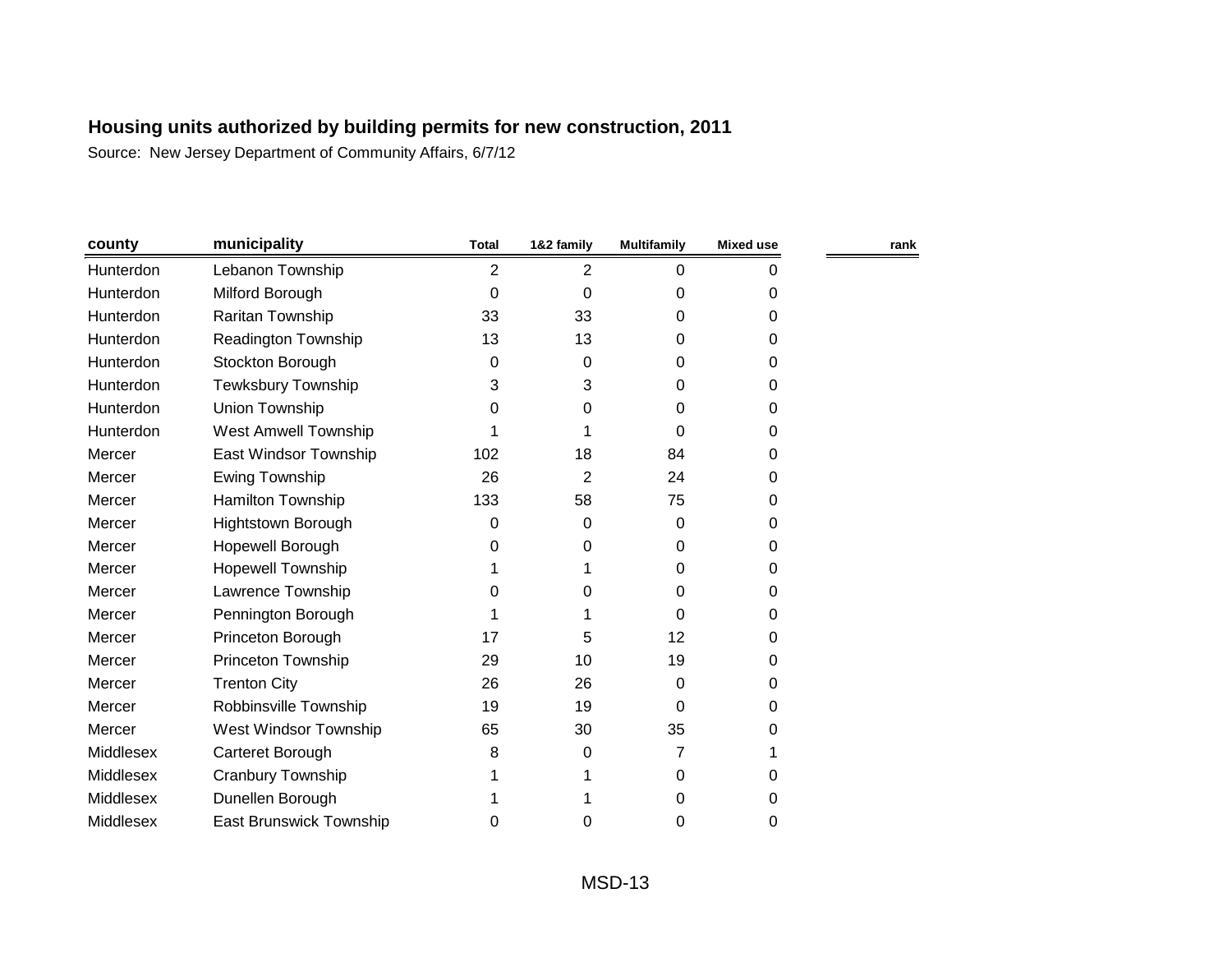| county    | municipality                 | <b>Total</b> | 1&2 family | <b>Multifamily</b> | <b>Mixed use</b> | rank |
|-----------|------------------------------|--------------|------------|--------------------|------------------|------|
| Middlesex | <b>Edison Township</b>       | 26           | 26         | 0                  | 0                |      |
| Middlesex | Helmetta Borough             | $\Omega$     | 0          | 0                  | 0                |      |
| Middlesex | <b>Highland Park Borough</b> | 64           | 64         | 0                  | 0                |      |
| Middlesex | Jamesburg Borough            | 0            | 0          | 0                  | 0                |      |
| Middlesex | Old Bridge Township          | 21           | 21         | 0                  | 0                |      |
| Middlesex | Metuchen Borough             | 11           | 11         | 0                  | 0                |      |
| Middlesex | Middlesex Borough            |              |            | 0                  | 0                |      |
| Middlesex | Milltown Borough             | 2            | 2          | 0                  | 0                |      |
| Middlesex | Monroe Township              | 300          | 300        | 0                  | 0                |      |
| Middlesex | <b>New Brunswick City</b>    | 3            | 3          | 0                  | 0                |      |
| Middlesex | North Brunswick Township     | 58           | 58         | 0                  | 0                |      |
| Middlesex | Perth Amboy City             | 35           | 3          | 32                 | $\Omega$         |      |
| Middlesex | Piscataway Township          | 235          | 63         | 127                | 45               |      |
| Middlesex | Plainsboro Township          | 1            |            | 0                  | 0                |      |
| Middlesex | Sayreville Borough           | 60           | 27         | 33                 | 0                |      |
| Middlesex | South Amboy City             | 0            | 0          | 0                  | 0                |      |
| Middlesex | South Brunswick Township     | 55           | 55         | 0                  | 0                |      |
| Middlesex | South Plainfield Borough     | 12           | 12         | 0                  | 0                |      |
| Middlesex | South River Borough          | 3            | 3          | 0                  | 0                |      |
| Middlesex | Spotswood Borough            | 1            |            | $\Omega$           | 0                |      |
| Middlesex | Woodbridge Township          | 45           | 33         | 12                 | 0                |      |
| Monmouth  | Allenhurst Borough           | 0            | 0          | 0                  | 0                |      |
| Monmouth  | Allentown Borough            | 0            | 0          | 0                  | 0                |      |
| Monmouth  | <b>Asbury Park City</b>      | 5            | 4          | 1                  | 0                |      |
| Monmouth  | Atlantic Highlands Borough   | 4            | 4          | 0                  | 0                |      |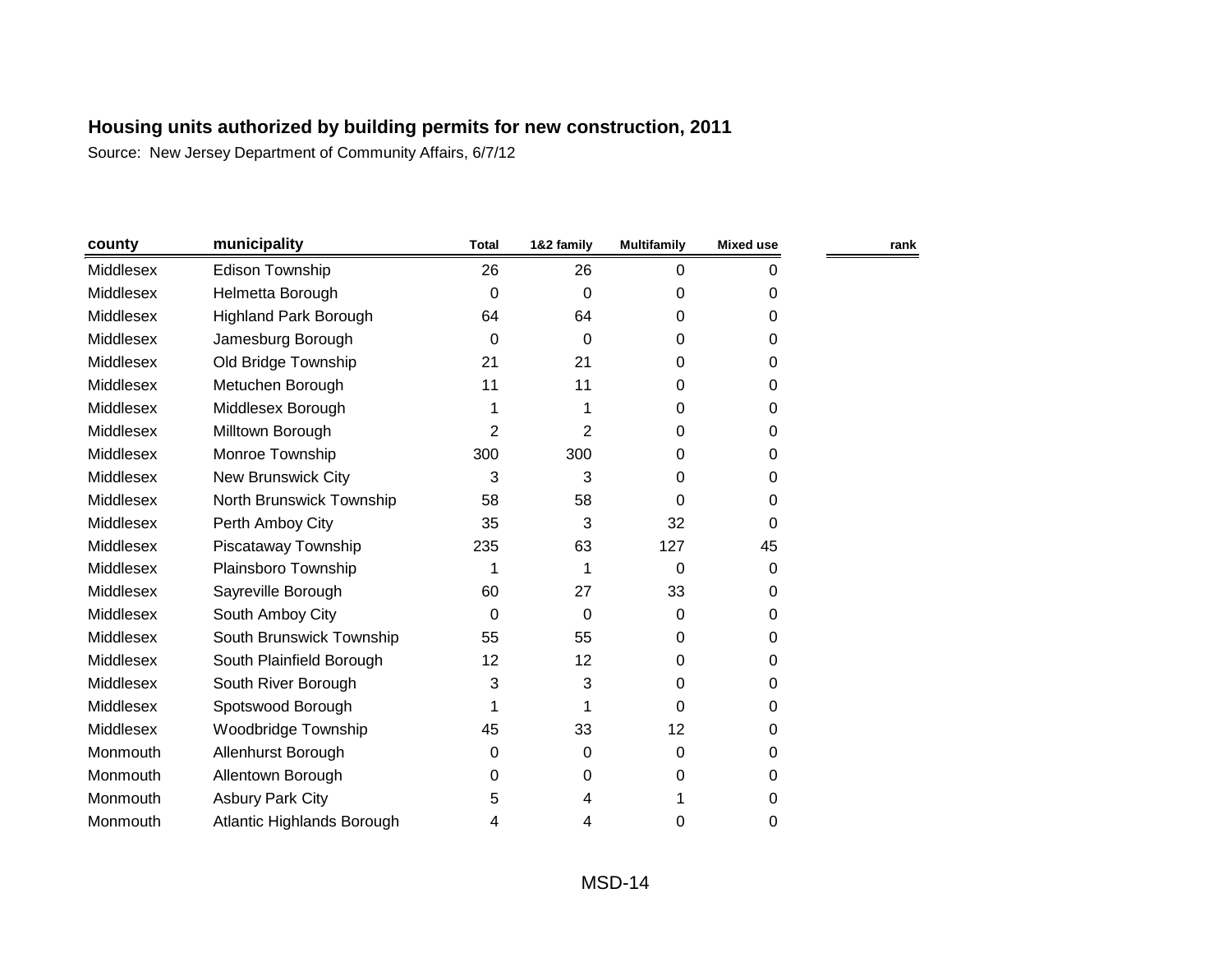| county   | municipality                 | <b>Total</b> | 1&2 family | <b>Multifamily</b> | <b>Mixed use</b> | rank |
|----------|------------------------------|--------------|------------|--------------------|------------------|------|
| Monmouth | Avon-by-the-Sea Borough      | 7            | 7          | 0                  | 0                |      |
| Monmouth | Belmar Borough               | 6            | 6          | 0                  | 0                |      |
| Monmouth | <b>Bradley Beach Borough</b> | 5            | 1          | 4                  | 0                |      |
| Monmouth | <b>Brielle Borough</b>       | 8            | 8          | 0                  | 0                |      |
| Monmouth | <b>Colts Neck Township</b>   | 5            | 5          | 0                  | $\Omega$         |      |
| Monmouth | Deal Borough                 | 3            | 3          | 0                  | 0                |      |
| Monmouth | Eatontown Borough            | 3            | 3          | 0                  | 0                |      |
| Monmouth | Englishtown Borough          | 3            | 3          | 0                  | 0                |      |
| Monmouth | Fair Haven Borough           | 11           | 11         | 0                  | 0                |      |
| Monmouth | Farmingdale Borough          | 0            | 0          | 0                  | 0                |      |
| Monmouth | Freehold Borough             | 3            | 3          | 0                  | 0                |      |
| Monmouth | Freehold Township            | 3            | 3          | 0                  | 0                |      |
| Monmouth | Highlands Borough            | 2            | 2          | 0                  | 0                |      |
| Monmouth | <b>Holmdel Township</b>      | 8            | 8          | 0                  | 0                |      |
| Monmouth | <b>Howell Township</b>       | 66           | 66         | 0                  | 0                |      |
| Monmouth | Interlaken Borough           | 3            | 3          | 0                  | 0                |      |
| Monmouth | Keansburg Borough            | 3            | 3          | 0                  | 0                |      |
| Monmouth | Keyport Borough              | 0            | 0          | 0                  | 0                |      |
| Monmouth | Little Silver Borough        | 10           | 10         | 0                  | 0                |      |
| Monmouth | Loch Arbour Village          | 1            | 1          | 0                  | 0                |      |
| Monmouth | Long Branch City             | 26           | 26         | 0                  | 0                |      |
| Monmouth | Manalapan Township           | 201          | 121        | 80                 | 0                |      |
| Monmouth | Manasquan Borough            | 13           | 13         | 0                  | 0                |      |
| Monmouth | Marlboro Township            | 65           | 31         | 34                 | 0                |      |
| Monmouth | Matawan Borough              | 2            | 2          | 0                  | 0                |      |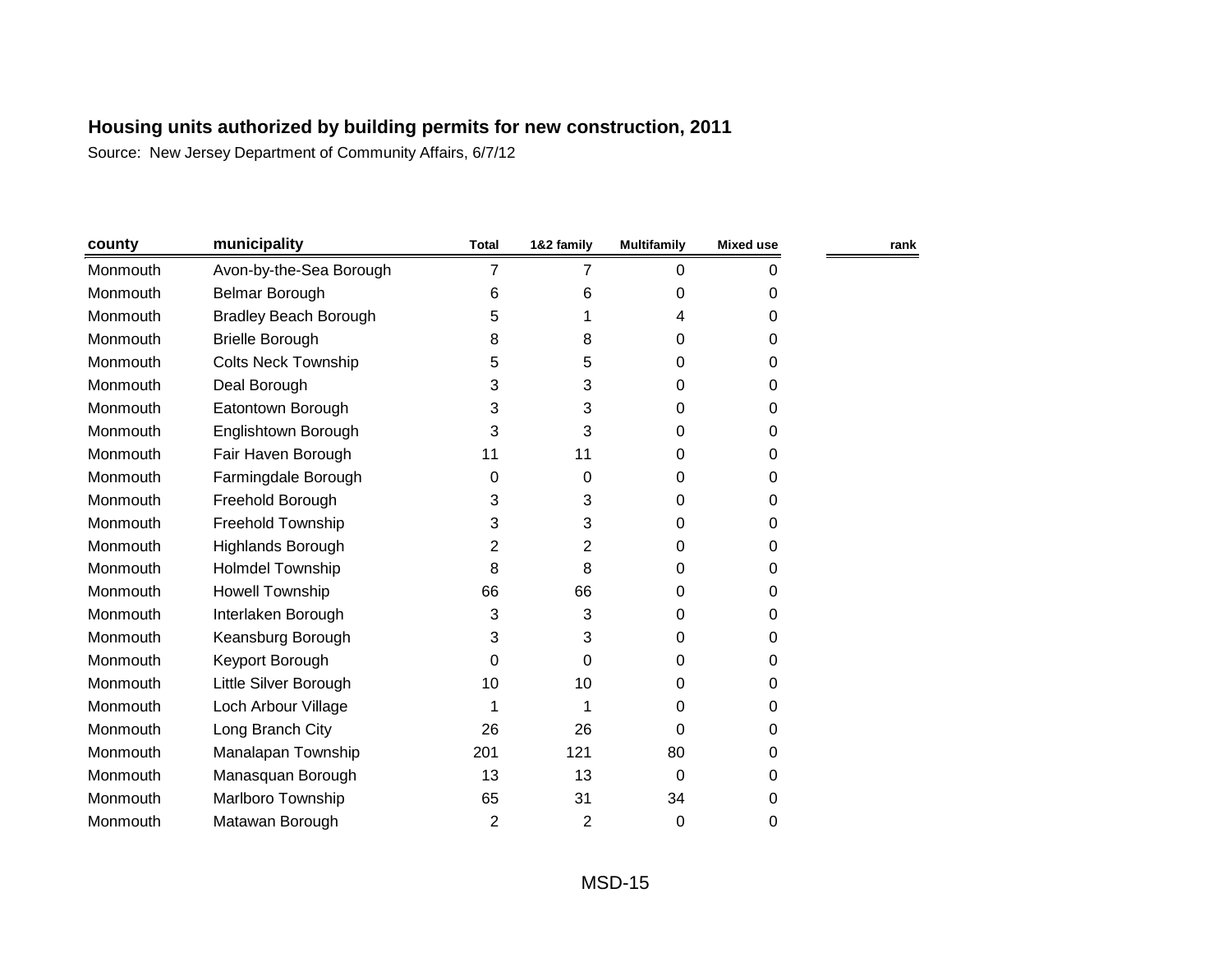| county        | municipality                   | <b>Total</b>   | 1&2 family | <b>Multifamily</b> | <b>Mixed use</b> | rank |
|---------------|--------------------------------|----------------|------------|--------------------|------------------|------|
| Monmouth      | Aberdeen Township              | 30             | 29         |                    | 0                |      |
| Monmouth      | Middletown Township            | 78             | 45         | 33                 | 0                |      |
| Monmouth      | <b>Millstone Township</b>      | 4              | 4          | 0                  | 0                |      |
| Monmouth      | Monmouth Beach Borough         | 12             | 12         | 0                  | 0                |      |
| Monmouth      | Neptune Township               | 6              | 5          |                    | 0                |      |
| Monmouth      | Neptune City Borough           |                |            | 0                  | 0                |      |
| Monmouth      | <b>Tinton Falls Borough</b>    | 10             |            | 9                  | 0                |      |
| Monmouth      | Ocean Township                 | 32             | 32         | 0                  | 0                |      |
| Monmouth      | Oceanport Borough              | 6              | 6          | 0                  | 0                |      |
| Monmouth      | <b>Hazlet Township</b>         | 3              | 3          | 0                  | 0                |      |
| Monmouth      | Red Bank Borough               | 6              | 6          | 0                  | 0                |      |
| Monmouth      | Roosevelt Borough              | $\Omega$       | 0          | 0                  | 0                |      |
| Monmouth      | Rumson Borough                 | 27             | 27         | 0                  | 0                |      |
| Monmouth      | Sea Bright Borough             | 3              | 3          | 0                  | 0                |      |
| Monmouth      | Sea Girt Borough               | 11             | 11         | 0                  | 0                |      |
| Monmouth      | Shrewsbury Borough             | 29             | 29         | 0                  | 0                |      |
| Monmouth      | <b>Shrewsbury Township</b>     | 0              | 0          | 0                  | 0                |      |
| Monmouth      | Lake Como Borough              | 4              | 4          | 0                  | 0                |      |
| Monmouth      | Spring Lake Borough            | 15             | 15         | 0                  | 0                |      |
| Monmouth      | Spring Lake Heights Boro       |                |            | 0                  | 0                |      |
| Monmouth      | Union Beach Borough            | 8              | 8          | 0                  | 0                |      |
| Monmouth      | <b>Upper Freehold Township</b> | 14             | 14         | 0                  | 0                |      |
| Monmouth      | Wall Township                  | 24             | 24         | 0                  | 0                |      |
| Monmouth      | West Long Branch Borough       | 1              |            | 0                  | 0                |      |
| <b>Morris</b> | <b>Boonton Town</b>            | $\overline{2}$ | 2          | 0                  | 0                |      |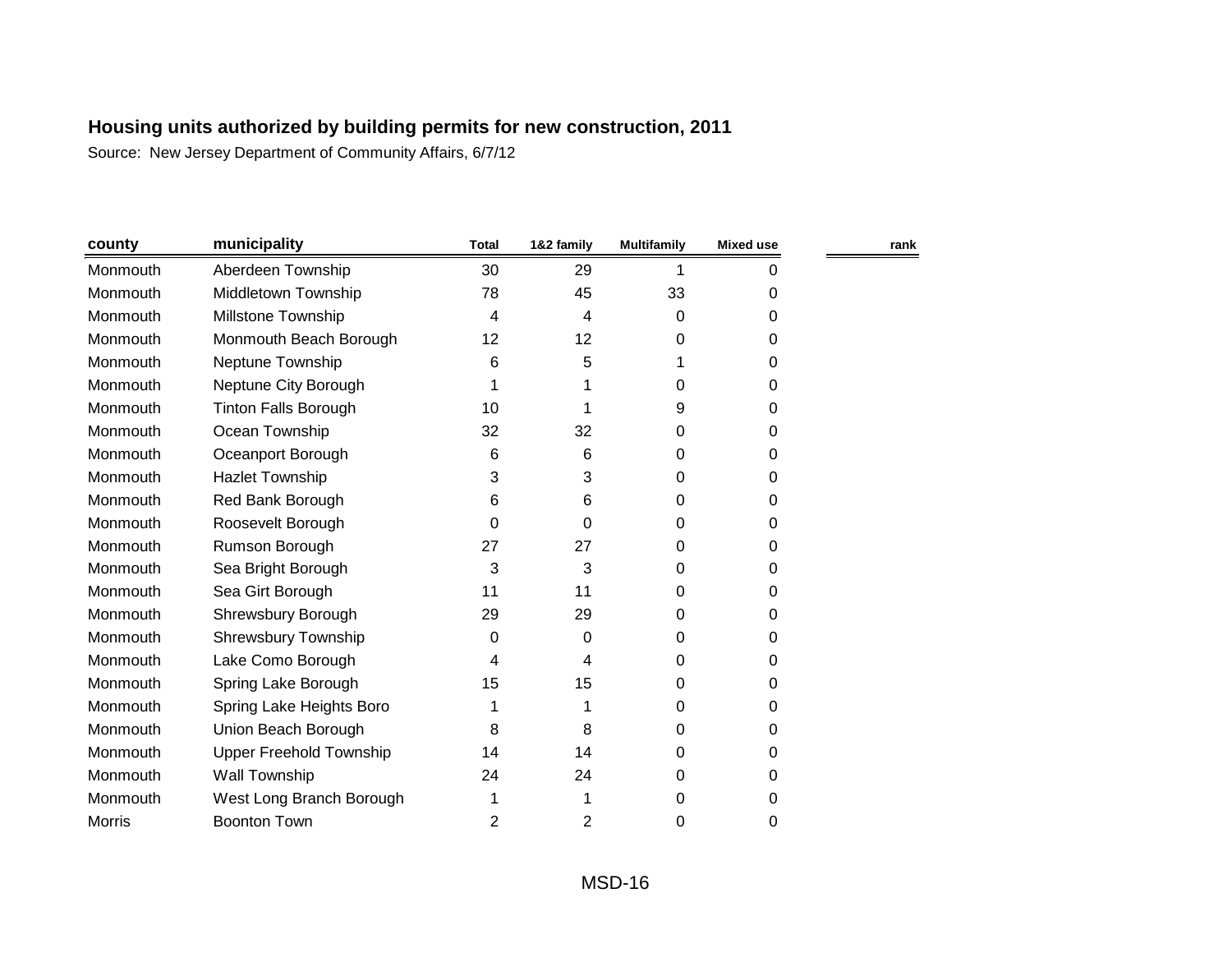| county        | municipality            | <b>Total</b>   | 1&2 family     | <b>Multifamily</b> | <b>Mixed use</b> | rank |
|---------------|-------------------------|----------------|----------------|--------------------|------------------|------|
| Morris        | <b>Boonton Township</b> | $\overline{2}$ | 2              | 0                  | 0                |      |
| Morris        | <b>Butler Borough</b>   | 0              | $\Omega$       | 0                  | 0                |      |
| Morris        | Chatham Borough         | 7              |                | 0                  | $\Omega$         |      |
| <b>Morris</b> | Chatham Township        | 29             | 24             | 5                  | $\Omega$         |      |
| Morris        | Chester Borough         | 0              | 0              | 0                  | 0                |      |
| <b>Morris</b> | <b>Chester Township</b> | 0              | 0              | 0                  | 0                |      |
| Morris        | Denville Township       | 16             | 16             | 0                  | 0                |      |
| <b>Morris</b> | Dover Town              | 3              | 3              | 0                  | 0                |      |
| Morris        | East Hanover Township   | 5              | 5              | 0                  | 0                |      |
| Morris        | Florham Park Borough    | 36             | 36             | 0                  | 0                |      |
| <b>Morris</b> | Hanover Township        | 5              | 5              | 0                  | $\Omega$         |      |
| Morris        | Harding Township        | 5              | 5              | 0                  | 0                |      |
| <b>Morris</b> | Jefferson Township      | 3              | 3              | 0                  | 0                |      |
| Morris        | Kinnelon Borough        | 8              | 8              | 0                  | 0                |      |
| <b>Morris</b> | Lincoln Park Borough    | 0              | 0              | 0                  | 0                |      |
| Morris        | Madison Borough         | 26             | 14             | 12                 | 0                |      |
| <b>Morris</b> | Mendham Borough         | 0              | 0              | 0                  | 0                |      |
| <b>Morris</b> | Mendham Township        |                |                | 0                  | $\Omega$         |      |
| <b>Morris</b> | Mine Hill Township      | 2              | $\overline{2}$ | 0                  | 0                |      |
| Morris        | Montville Township      | 13             | 12             | 0                  |                  |      |
| Morris        | Morris Township         | 4              | 4              | 0                  | 0                |      |
| <b>Morris</b> | Morris Plains Borough   | 11             | 11             | 0                  | 0                |      |
| <b>Morris</b> | Morristown Town         | 6              | 0              | 6                  | 0                |      |
| Morris        | Mountain Lakes Borough  | 6              | 6              | 0                  | 0                |      |
| <b>Morris</b> | Mount Arlington Borough | 6              | 6              | 0                  | 0                |      |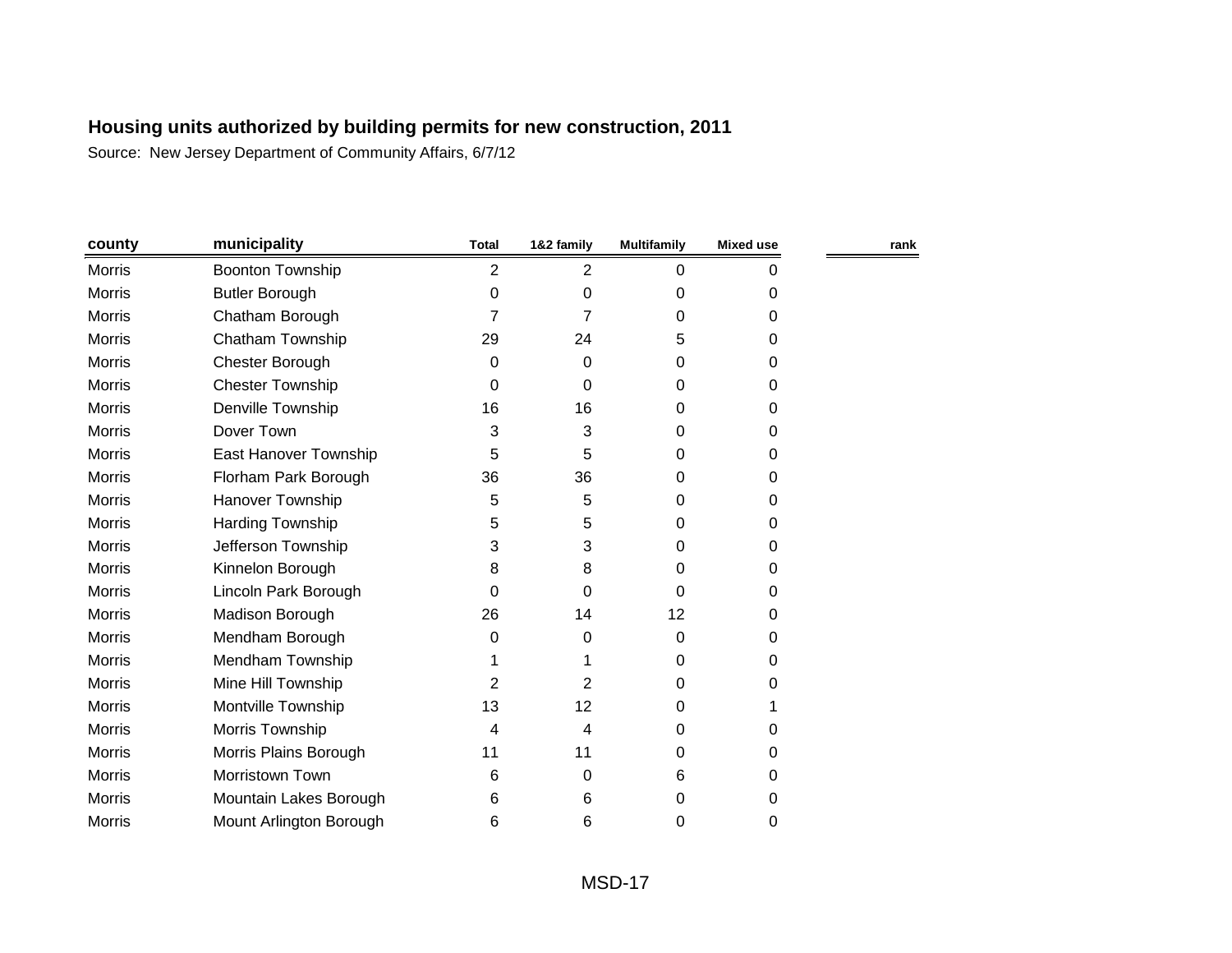| county        | municipality                   | <b>Total</b> | 1&2 family     | <b>Multifamily</b> | <b>Mixed use</b> | rank |
|---------------|--------------------------------|--------------|----------------|--------------------|------------------|------|
| <b>Morris</b> | Mount Olive Township           | 51           | 51             | 0                  | 0                |      |
| <b>Morris</b> | Netcong Borough                | 1            | 1              | 0                  | 0                |      |
| <b>Morris</b> | Parsippany-Troy Hills Twp      | 7            | 7              | 0                  | 0                |      |
| Morris        | Long Hill Township             | 2            | $\overline{2}$ | 0                  | 0                |      |
| <b>Morris</b> | Pequannock Township            | 17           | 17             | $\Omega$           | 0                |      |
| Morris        | Randolph Township              | 5            | 5              | 0                  | 0                |      |
| <b>Morris</b> | Riverdale Borough              | 110          | 0              | 110                | 0                |      |
| <b>Morris</b> | Rockaway Borough               | 1            |                | 0                  | 0                |      |
| <b>Morris</b> | Rockaway Township              | 6            | 6              | 0                  | 0                |      |
| <b>Morris</b> | Roxbury Township               | 9            | 9              | 0                  | 0                |      |
| Morris        | <b>Victory Gardens Borough</b> | 0            | 0              | 0                  | 0                |      |
| <b>Morris</b> | Washington Township            | 10           | 10             | 0                  | 0                |      |
| Morris        | Wharton Borough                | 5            | 1              | 4                  | 0                |      |
| Ocean         | Barnegat Light Borough         | 5            | 5              | 0                  | 0                |      |
| Ocean         | Bay Head Borough               |              | 1              | 0                  | 0                |      |
| Ocean         | Beach Haven Borough            | 15           | 15             | 0                  | 0                |      |
| Ocean         | Beachwood Borough              | 9            | 9              | 0                  | 0                |      |
| Ocean         | <b>Berkeley Township</b>       | 56           | 56             | 0                  | 0                |      |
| Ocean         | <b>Brick Township</b>          | 82           | 82             | 0                  | 0                |      |
| Ocean         | <b>Toms River Township</b>     | 111          | 87             | 24                 | 0                |      |
| Ocean         | Eagleswood Township            | 1            | 1              | 0                  | 0                |      |
| Ocean         | Harvey Cedars Borough          | 12           | 12             | 0                  | 0                |      |
| Ocean         | <b>Island Heights Borough</b>  | 1            | 1              | 0                  | 0                |      |
| Ocean         | Jackson Township               | 104          | 88             | 16                 | 0                |      |
| Ocean         | Lacey Township                 | 48           | 48             | 0                  | 0                |      |
|               |                                |              |                |                    |                  |      |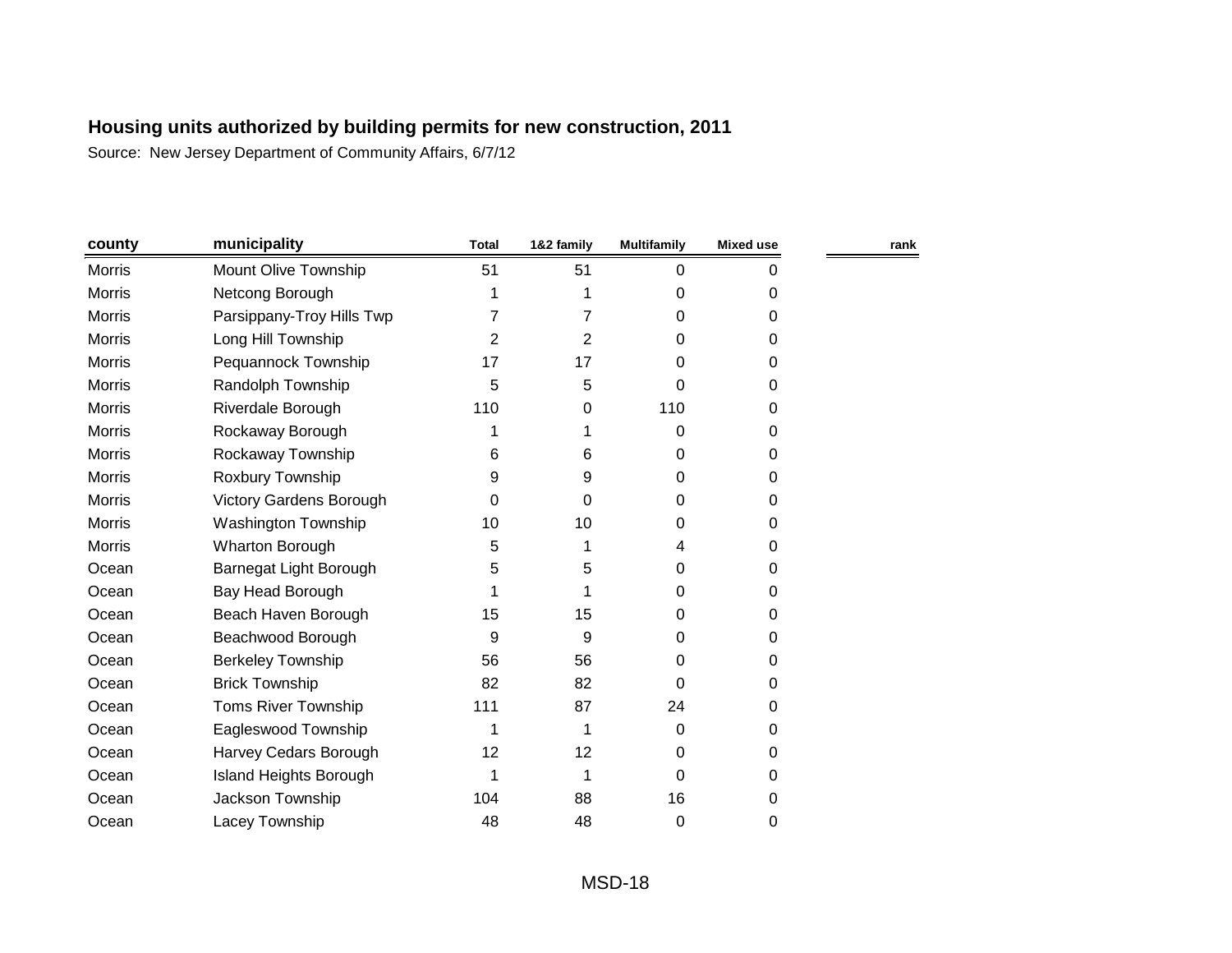| county  | municipality                | <b>Total</b>   | 1&2 family | <b>Multifamily</b> | Mixed use | rank |
|---------|-----------------------------|----------------|------------|--------------------|-----------|------|
| Ocean   | Lakehurst Borough           | 0              | 0          | 0                  | 0         |      |
| Ocean   | Lakewood Township           | 377            | 215        | 162                | 0         |      |
| Ocean   | Lavallette Borough          | 18             | 18         | 0                  | 0         |      |
| Ocean   | Little Egg Harbor Township  | 120            | 45         | 74                 |           |      |
| Ocean   | Long Beach Township         | 77             | 77         | $\Omega$           | 0         |      |
| Ocean   | <b>Manchester Township</b>  | 35             | 35         | $\mathbf 0$        | 0         |      |
| Ocean   | Mantoloking Borough         | 3              | 3          | 0                  | 0         |      |
| Ocean   | Ocean Township              | 66             | 66         | 0                  | 0         |      |
| Ocean   | Ocean Gate Borough          | 2              | 2          | 0                  | 0         |      |
| Ocean   | Pine Beach Borough          |                |            | 0                  | 0         |      |
| Ocean   | <b>Plumsted Township</b>    | 5              | 5          | $\Omega$           | 0         |      |
| Ocean   | Point Pleasant Borough      | 16             | 16         | $\Omega$           | 0         |      |
| Ocean   | Point Pleasant Beach Boro   | 5              | 5          | $\Omega$           | 0         |      |
| Ocean   | Seaside Heights Borough     | 0              | 0          | $\Omega$           | 0         |      |
| Ocean   | Seaside Park Borough        | 6              | 6          | $\Omega$           | $\Omega$  |      |
| Ocean   | Ship Bottom Borough         | 12             | 12         | 0                  | 0         |      |
| Ocean   | South Toms River Borough    | 1              |            | 0                  | 0         |      |
| Ocean   | <b>Stafford Township</b>    | 168            | 48         | 120                | 0         |      |
| Ocean   | Surf City Borough           | 17             | 17         | 0                  | 0         |      |
| Ocean   | <b>Tuckerton Borough</b>    | $\Omega$       | 0          | 0                  | 0         |      |
| Ocean   | <b>Barnegat Township</b>    | 52             | 51         | 1                  | 0         |      |
| Passaic | <b>Bloomingdale Borough</b> | $\overline{2}$ |            | $\Omega$           |           |      |
| Passaic | <b>Clifton City</b>         | 88             | 2          | 86                 | 0         |      |
| Passaic | Haledon Borough             | 0              | 0          | 0                  | 0         |      |
| Passaic | Hawthorne Borough           | 13             | 2          | 11                 | 0         |      |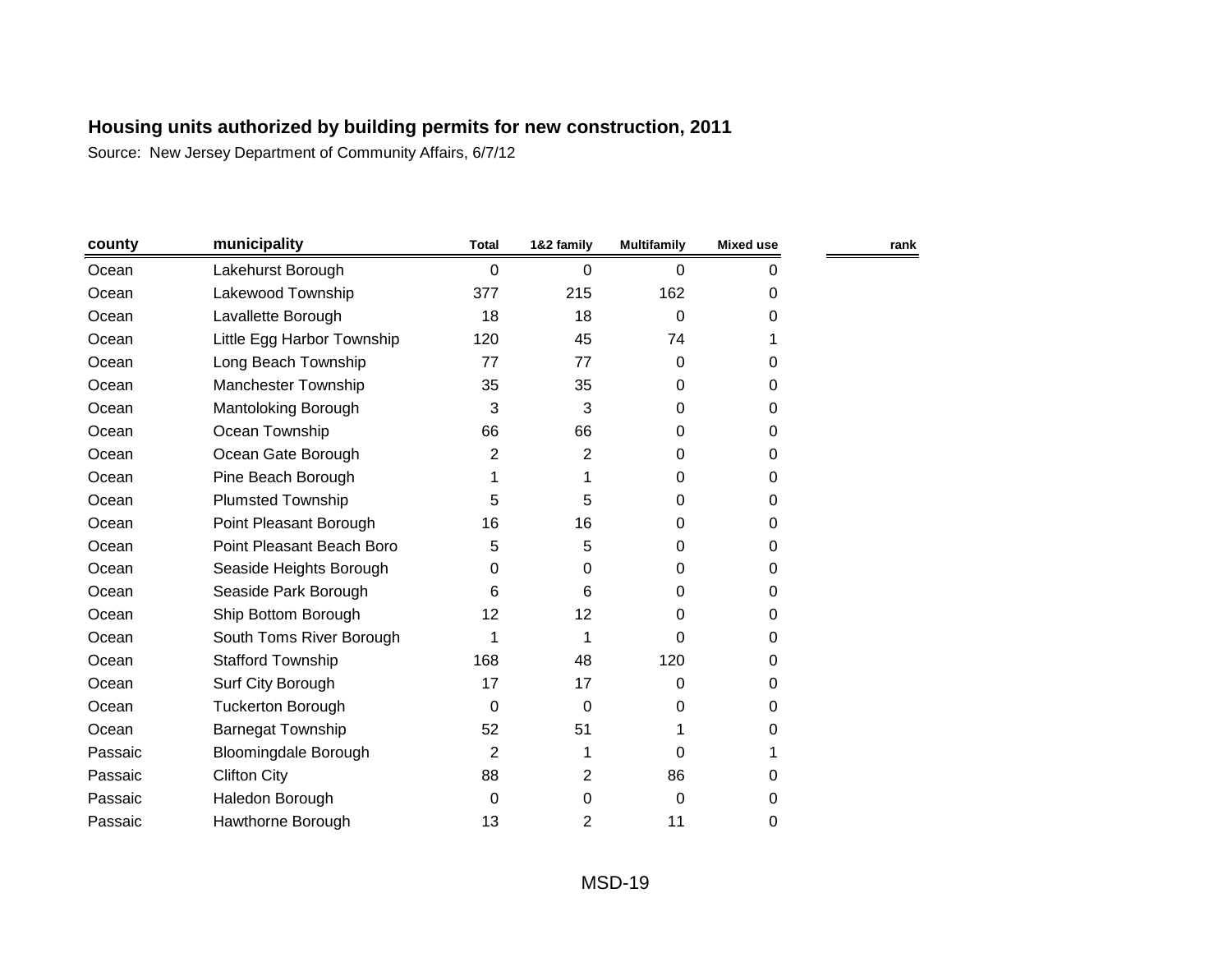| county  | municipality                  | <b>Total</b>   | 1&2 family | <b>Multifamily</b> | Mixed use | rank |
|---------|-------------------------------|----------------|------------|--------------------|-----------|------|
| Passaic | Little Falls Township         | $\overline{2}$ | 2          | 0                  | 0         |      |
| Passaic | North Haledon Borough         | $\Omega$       | 0          | 0                  | 0         |      |
| Passaic | Passaic City                  | 82             | 3          | 79                 | 0         |      |
| Passaic | Paterson City                 | 21             | 21         | 0                  | $\Omega$  |      |
| Passaic | Pompton Lakes Borough         | 0              | 0          | 0                  | 0         |      |
| Passaic | Prospect Park Borough         | 0              | 0          | 0                  | $\Omega$  |      |
| Passaic | Ringwood Borough              |                |            | 0                  | 0         |      |
| Passaic | Totowa Borough                |                |            | 0                  | $\Omega$  |      |
| Passaic | Wanaque Borough               | 0              | 0          | $\Omega$           | $\Omega$  |      |
| Passaic | Wayne Township                | 42             | 18         | 24                 | 0         |      |
| Passaic | West Milford Township         | 13             | 13         | $\Omega$           | 0         |      |
| Passaic | <b>Woodland Park Borough</b>  | 70             | 31         | 36                 | 3         |      |
| Salem   | Alloway Township              | 5              | 5          | 0                  | $\Omega$  |      |
| Salem   | Elmer Borough                 |                |            | 0                  | 0         |      |
| Salem   | Elsinboro Township            |                |            | 0                  | 0         |      |
| Salem   | Lower Alloways Creek Twp      |                |            | 0                  | 0         |      |
| Salem   | Mannington Township           |                | 3          | 0                  |           |      |
| Salem   | <b>Oldmans Township</b>       | 13             | 13         | 0                  | 0         |      |
| Salem   | Penns Grove Borough           | 0              | 0          | 0                  | 0         |      |
| Salem   | Pennsville Township           |                |            | 0                  | $\Omega$  |      |
| Salem   | Pilesgrove Township           | 2              | 2          | 0                  | 0         |      |
| Salem   | Pittsgrove Township           | 7              | 7          | 0                  | $\Omega$  |      |
| Salem   | Quinton Township              | 5              | 5          | 0                  | $\Omega$  |      |
| Salem   | Salem City                    | 0              | 0          | 0                  | 0         |      |
| Salem   | <b>Carneys Point Township</b> | 9              | 9          | 0                  | 0         |      |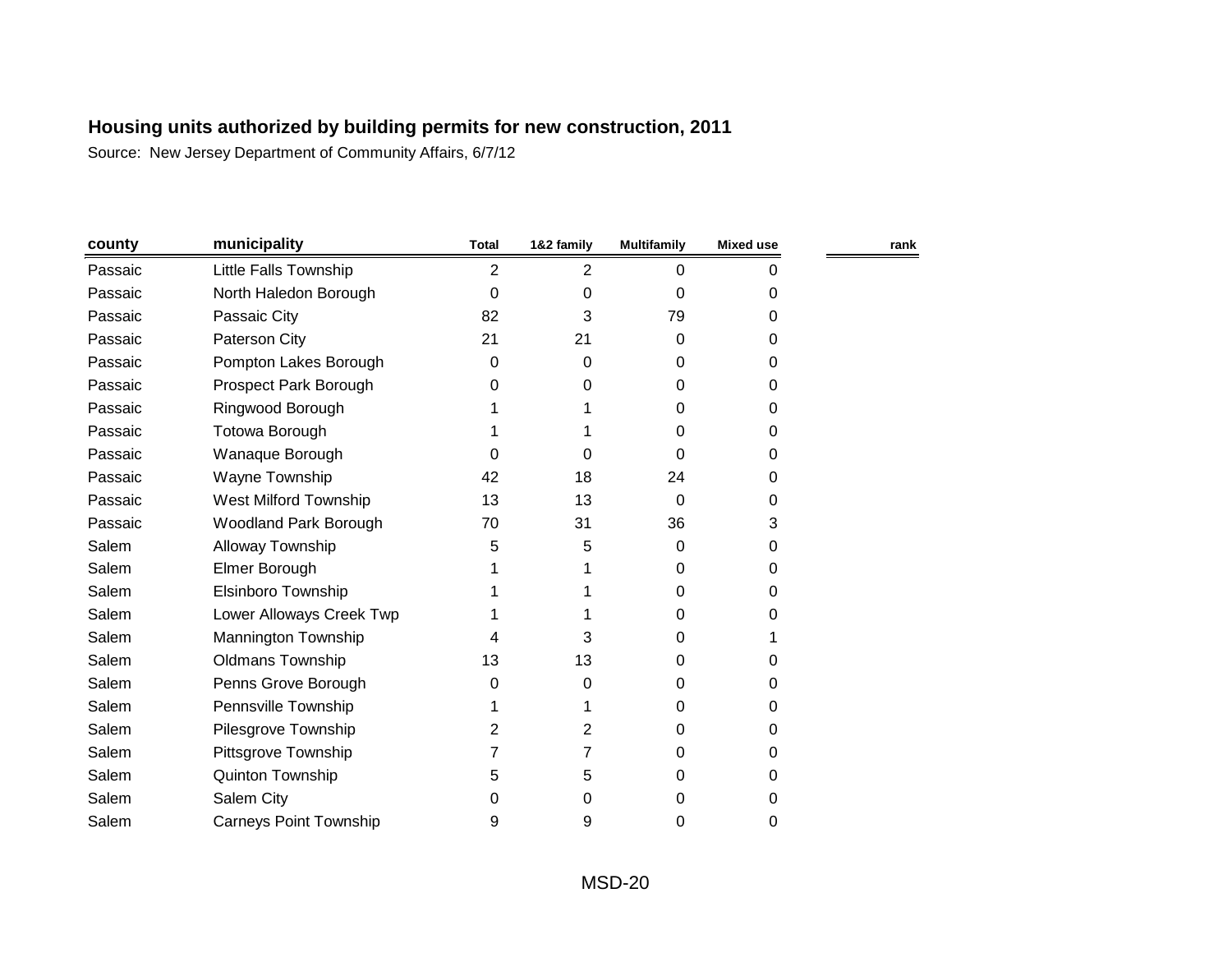| county        | municipality                     | <b>Total</b> | 1&2 family | <b>Multifamily</b> | <b>Mixed use</b> | rank |
|---------------|----------------------------------|--------------|------------|--------------------|------------------|------|
| Salem         | <b>Upper Pittsgrove Township</b> | 4            | 4          | 0                  | 0                |      |
| Salem         | Woodstown Borough                | 0            | 0          | 0                  | 0                |      |
| Somerset      | <b>Bedminster Township</b>       | 0            | 0          | 0                  | 0                |      |
| Somerset      | <b>Bernards Township</b>         | 33           | 13         | 20                 | 0                |      |
| Somerset      | Bernardsville Borough            |              | 7          | 0                  | 0                |      |
| Somerset      | Bound Brook Borough              | 3            | 3          | 0                  | 0                |      |
| Somerset      | <b>Branchburg Township</b>       | 3            | 3          | 0                  | 0                |      |
| Somerset      | <b>Bridgewater Township</b>      | 110          | 10         | 100                | 0                |      |
| Somerset      | Far Hills Borough                | 0            | 0          | 0                  | 0                |      |
| Somerset      | Franklin Township                | 156          | 138        | 18                 | 0                |      |
| Somerset      | Green Brook Township             | 1            | 1          | 0                  | 0                |      |
| Somerset      | Hillsborough Township            | 63           | 63         | 0                  | 0                |      |
| Somerset      | Manville Borough                 |              |            | 0                  | 0                |      |
| Somerset      | Millstone Borough                | 0            | 0          | 0                  | 0                |      |
| Somerset      | Montgomery Township              |              | 7          | 0                  | $\Omega$         |      |
| Somerset      | North Plainfield Borough         | 0            | 0          | 0                  | 0                |      |
| Somerset      | Peapack and Gladstone Bor        | 4            | 4          | 0                  | 0                |      |
| Somerset      | Raritan Borough                  | 0            | 0          | 0                  | 0                |      |
| Somerset      | Rocky Hill Borough               |              |            | 0                  | $\Omega$         |      |
| Somerset      | Somerville Borough               | 0            | 0          | 0                  | 0                |      |
| Somerset      | South Bound Brook Boro           | 3            | 3          | 0                  | 0                |      |
| Somerset      | Warren Township                  | 71           | 69         | 0                  | 2                |      |
| Somerset      | Watchung Borough                 | 6            | 6          | 0                  | 0                |      |
| <b>Sussex</b> | Andover Borough                  | 0            | 0          | 0                  | 0                |      |
| <b>Sussex</b> | <b>Andover Township</b>          |              |            | 0                  | 0                |      |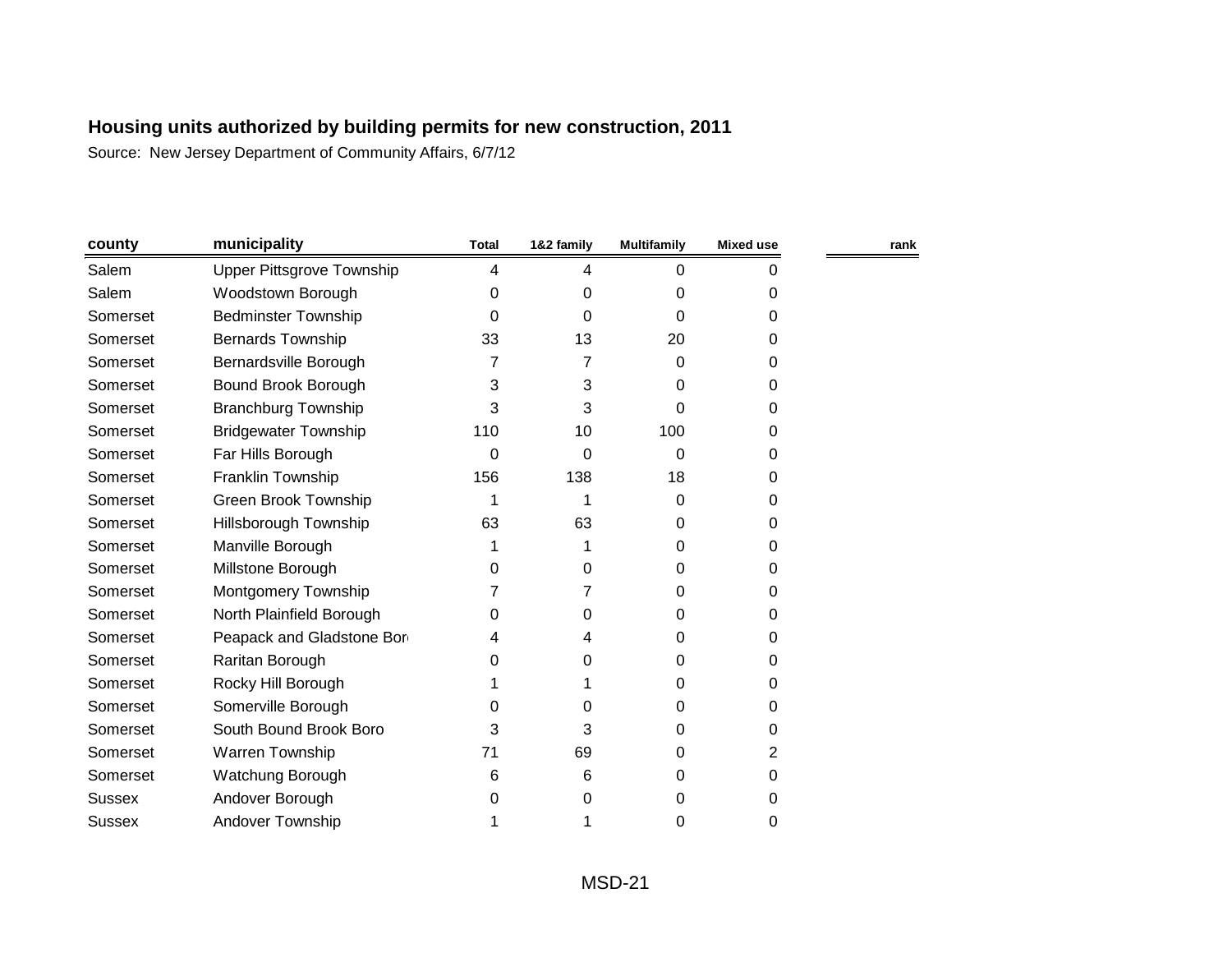| county        | municipality                     | <b>Total</b> | 1&2 family | <b>Multifamily</b> | <b>Mixed use</b> | rank |
|---------------|----------------------------------|--------------|------------|--------------------|------------------|------|
| <b>Sussex</b> | <b>Branchville Borough</b>       | 0            | 0          | 0                  | 0                |      |
| <b>Sussex</b> | Byram Township                   |              |            | 0                  | 0                |      |
| <b>Sussex</b> | Frankford Township               | 9            | 9          | 0                  | 0                |      |
| <b>Sussex</b> | Franklin Borough                 | 0            | 0          | 0                  | $\Omega$         |      |
| <b>Sussex</b> | Fredon Township                  |              |            | 0                  | 0                |      |
| <b>Sussex</b> | Green Township                   | 2            | 2          | 0                  | 0                |      |
| <b>Sussex</b> | Hamburg Borough                  | 0            | 0          | 0                  | 0                |      |
| <b>Sussex</b> | Hampton Township                 | 0            | 0          | 0                  | 0                |      |
| <b>Sussex</b> | Hardyston Township               | 13           | 13         | 0                  | 0                |      |
| <b>Sussex</b> | Hopatcong Borough                | 3            | 3          | 0                  | 0                |      |
| <b>Sussex</b> | Lafayette Township               | 10           | 0          | 10                 | 0                |      |
| <b>Sussex</b> | Montague Township                | 4            | 4          | 0                  | 0                |      |
| <b>Sussex</b> | Newton Town                      | 0            | 0          | 0                  | $\Omega$         |      |
| <b>Sussex</b> | Ogdensburg Borough               | 0            | 0          | 0                  | 0                |      |
| <b>Sussex</b> | Sandyston Township               | 0            | 0          | 0                  | 0                |      |
| <b>Sussex</b> | Sparta Township                  | 12           | 12         | 0                  | 0                |      |
| <b>Sussex</b> | Stanhope Borough                 | 0            | 0          | 0                  | 0                |      |
| <b>Sussex</b> | <b>Stillwater Township</b>       |              |            | 0                  | 0                |      |
| <b>Sussex</b> | Sussex Borough                   | 0            | 0          | 0                  | 0                |      |
| <b>Sussex</b> | Vernon Township                  | 4            | 4          | 0                  | 0                |      |
| <b>Sussex</b> | <b>Walpack Township</b>          | 0            | 0          | 0                  | 0                |      |
| <b>Sussex</b> | Wantage Township                 | 5            | 5          | 0                  | $\Omega$         |      |
| Union         | <b>Berkeley Heights Township</b> | 5            | 5          | 0                  | 0                |      |
| Union         | Clark Township                   | 5            | 5          | 0                  | 0                |      |
| Union         | <b>Cranford Township</b>         | 56           | 5          | 51                 | 0                |      |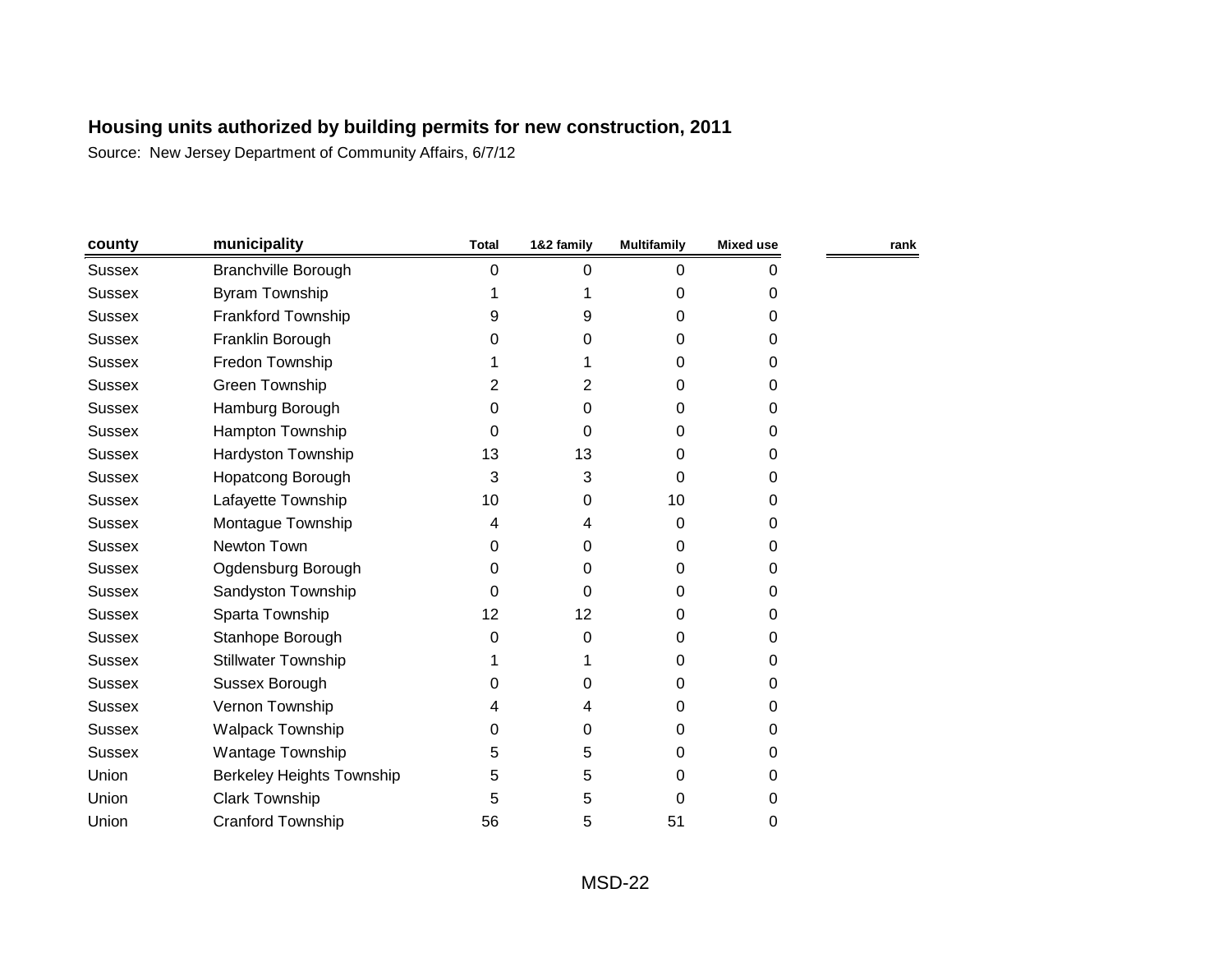| county | municipality               | <b>Total</b> | 1&2 family | <b>Multifamily</b> | <b>Mixed use</b> | rank |
|--------|----------------------------|--------------|------------|--------------------|------------------|------|
| Union  | Elizabeth City             | 58           | 34         | 22                 | 2                |      |
| Union  | Fanwood Borough            | 26           | 2          | 24                 | 0                |      |
| Union  | Garwood Borough            | 1            |            | 0                  | 0                |      |
| Union  | Hillside Township          | 0            | 0          | 0                  | 0                |      |
| Union  | Kenilworth Borough         | 12           | 12         | 0                  | 0                |      |
| Union  | <b>Linden City</b>         | 12           | 12         | 0                  | 0                |      |
| Union  | Mountainside Borough       | 3            | 3          | 0                  | 0                |      |
| Union  | New Providence Borough     | 2            | 2          | 0                  | $\Omega$         |      |
| Union  | <b>Plainfield City</b>     | 4            | 4          | 0                  | 0                |      |
| Union  | <b>Rahway City</b>         | 3            | 3          | 0                  | 0                |      |
| Union  | Roselle Borough            |              |            | 0                  | 0                |      |
| Union  | Roselle Park Borough       |              |            | 0                  | 0                |      |
| Union  | Scotch Plains Township     | 21           | 18         | 3                  | 0                |      |
| Union  | Springfield Township       | 77           | 67         | 10                 | 0                |      |
| Union  | <b>Summit City</b>         | 25           | 10         | 15                 | 0                |      |
| Union  | Union Township             | 12           | 8          | $\overline{2}$     | $\overline{2}$   |      |
| Union  | <b>Westfield Town</b>      | 23           | 23         | 0                  | 0                |      |
| Union  | Winfield Township          | 0            | 0          | 0                  | 0                |      |
| Warren | <b>Allamuchy Township</b>  | 33           | 33         | 0                  | 0                |      |
| Warren | Alpha Borough              | 0            | 0          | 0                  | 0                |      |
| Warren | <b>Belvidere Town</b>      | 0            | 0          | 0                  | 0                |      |
| Warren | <b>Blairstown Township</b> |              |            | 0                  | 0                |      |
| Warren | Franklin Township          | 3            | 3          | 0                  | 0                |      |
| Warren | Frelinghuysen Township     | 0            | 0          | 0                  | 0                |      |
| Warren | <b>Greenwich Township</b>  | 0            | 0          | 0                  | 0                |      |